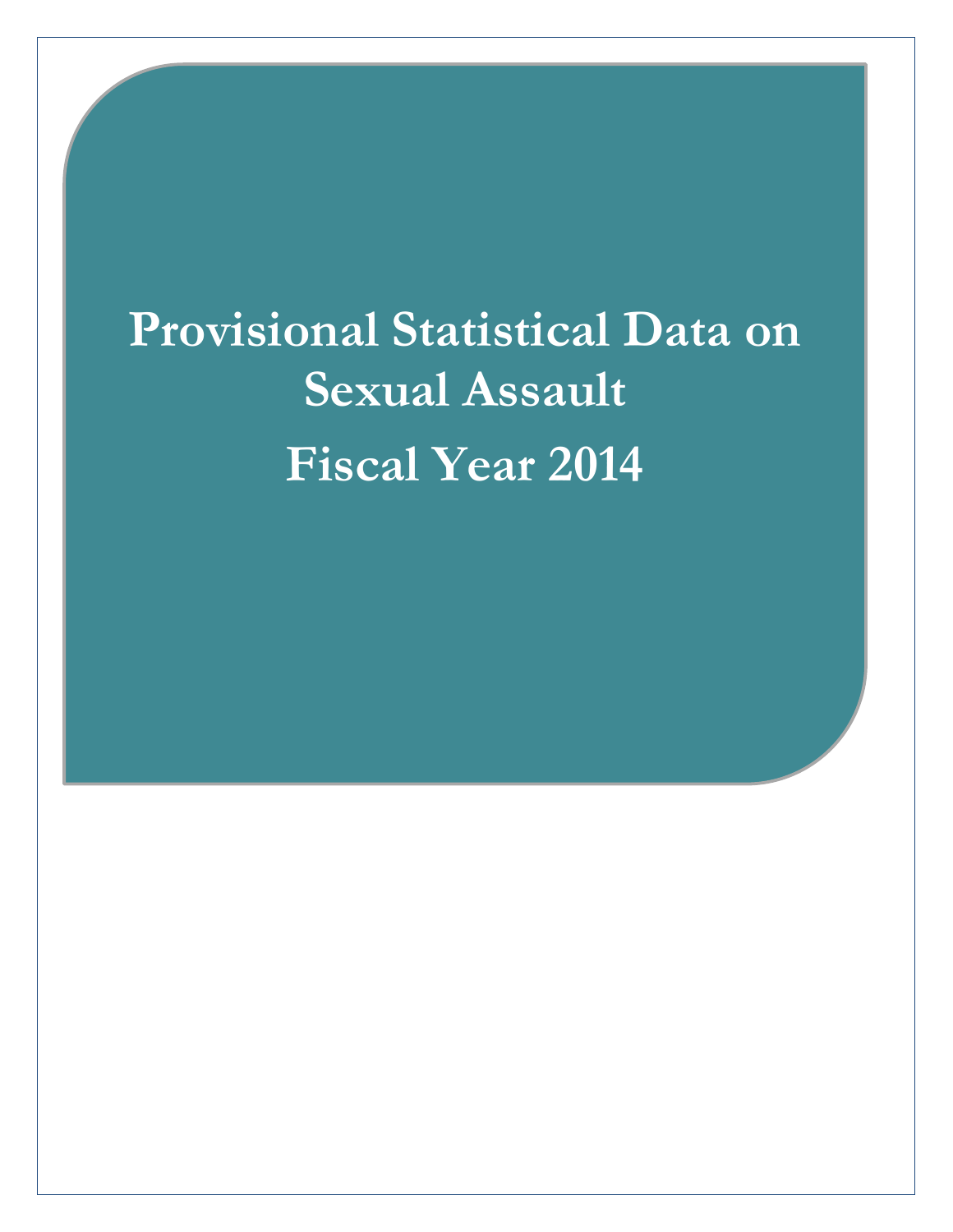# **TABLE OF CONTENTS**

| PROVISIONAL OVERVIEW OF REPORTS OF SEXUAL ASSAULT MADE IN FY 2014 8             |  |
|---------------------------------------------------------------------------------|--|
|                                                                                 |  |
|                                                                                 |  |
|                                                                                 |  |
|                                                                                 |  |
|                                                                                 |  |
|                                                                                 |  |
|                                                                                 |  |
|                                                                                 |  |
| Administrative Discharges and Adverse Administrative Actions 25                 |  |
|                                                                                 |  |
|                                                                                 |  |
| Provisional Demographics of Victims and Subjects in Completed Investigations 30 |  |
| Sexual Assaults Perpetrated by Foreign Nationals against Service Members  32    |  |
|                                                                                 |  |
|                                                                                 |  |
|                                                                                 |  |
|                                                                                 |  |
|                                                                                 |  |
|                                                                                 |  |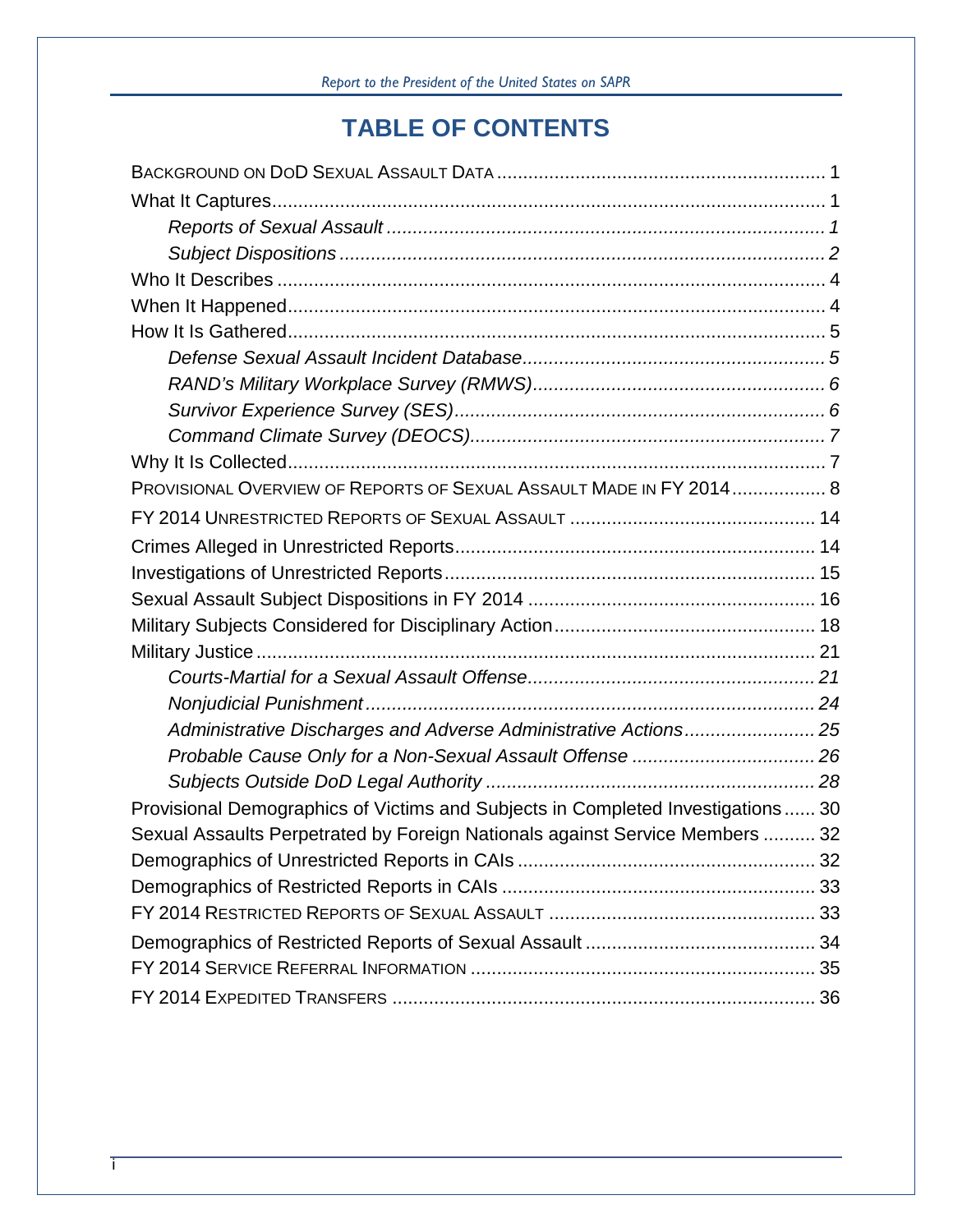# **LIST OF EXHIBITS**

| Exhibit 1: Reports of Sexual Assault and Investigations Completed in FY 2014 8<br>Exhibit 2: Total Reports of Sexual Assault Made to the Department - Unrestricted                                                                                  |
|-----------------------------------------------------------------------------------------------------------------------------------------------------------------------------------------------------------------------------------------------------|
|                                                                                                                                                                                                                                                     |
| Exhibit 3: Comparison of Victim-Driven Accounting to Case-Driven Accounting of                                                                                                                                                                      |
| Exhibit 4: Service Member Victims in DoD Sexual Assault Reports for Incidents that                                                                                                                                                                  |
| Exhibit 5: Estimated Number of Service Members Experiencing Unwanted Sexual<br>Contact Based on Past-Year Prevalence Rates versus Number of Service Member<br>Victims in Reports of Sexual Assault for Incidents Occurring During Military Service, |
| Exhibit 6: Victim Reporting Rates of Sexual Assault by Military Service, FY 2007 - FY                                                                                                                                                               |
| Exhibit 7: Offenses Originally Alleged in Unrestricted Reports of Sexual Assault, FY                                                                                                                                                                |
|                                                                                                                                                                                                                                                     |
| Exhibit 9: Dispositions of Subjects Under DoD Legal Authority, FY 2014  19                                                                                                                                                                          |
| Exhibit 10: Percentage of Military Subjects with Misconduct Substantiated, Command<br>Action Precluded, and Command Action Declined, FY 2009 - FY 2014 20                                                                                           |
| Exhibit 11: Breakdown of Disciplinary Actions Taken Against Subjects for Sexual                                                                                                                                                                     |
| Exhibit 12: Dispositions of Subjects Against Whom Sexual Assault Court-Martial                                                                                                                                                                      |
| Exhibit 13: Dispositions of Subjects Receiving Nonjudicial Punishment, FY 2014 25                                                                                                                                                                   |
| Exhibit 14: Dispositions of Subjects for Whom There was Only Probable Cause for                                                                                                                                                                     |
| Exhibit 15: Subjects Investigated for Sexual Assault by the Department Who Were                                                                                                                                                                     |
| Exhibit 16: Subjects with Unfounded Allegations in Completed DoD Investigations of                                                                                                                                                                  |
| Exhibit 17: Total Reports of Sexual Assault in CAIs: Unrestricted Reports and Restricted                                                                                                                                                            |
| Exhibit 18: Reports of Sexual Assault in CAIs: Comparison of Victim-Driven and Case-                                                                                                                                                                |
| Exhibit 19: Total Number of Reports that Were Initially Made as Restricted, the<br>Remaining Number of Restricted Reports, and the Number of Reports that                                                                                           |
| Exhibit 20: Average Number of Service Referrals per Service Member Victim of Sexual                                                                                                                                                                 |
| Exhibit 21: SAFEs Reported by the Military Services involving Service Member Victims,                                                                                                                                                               |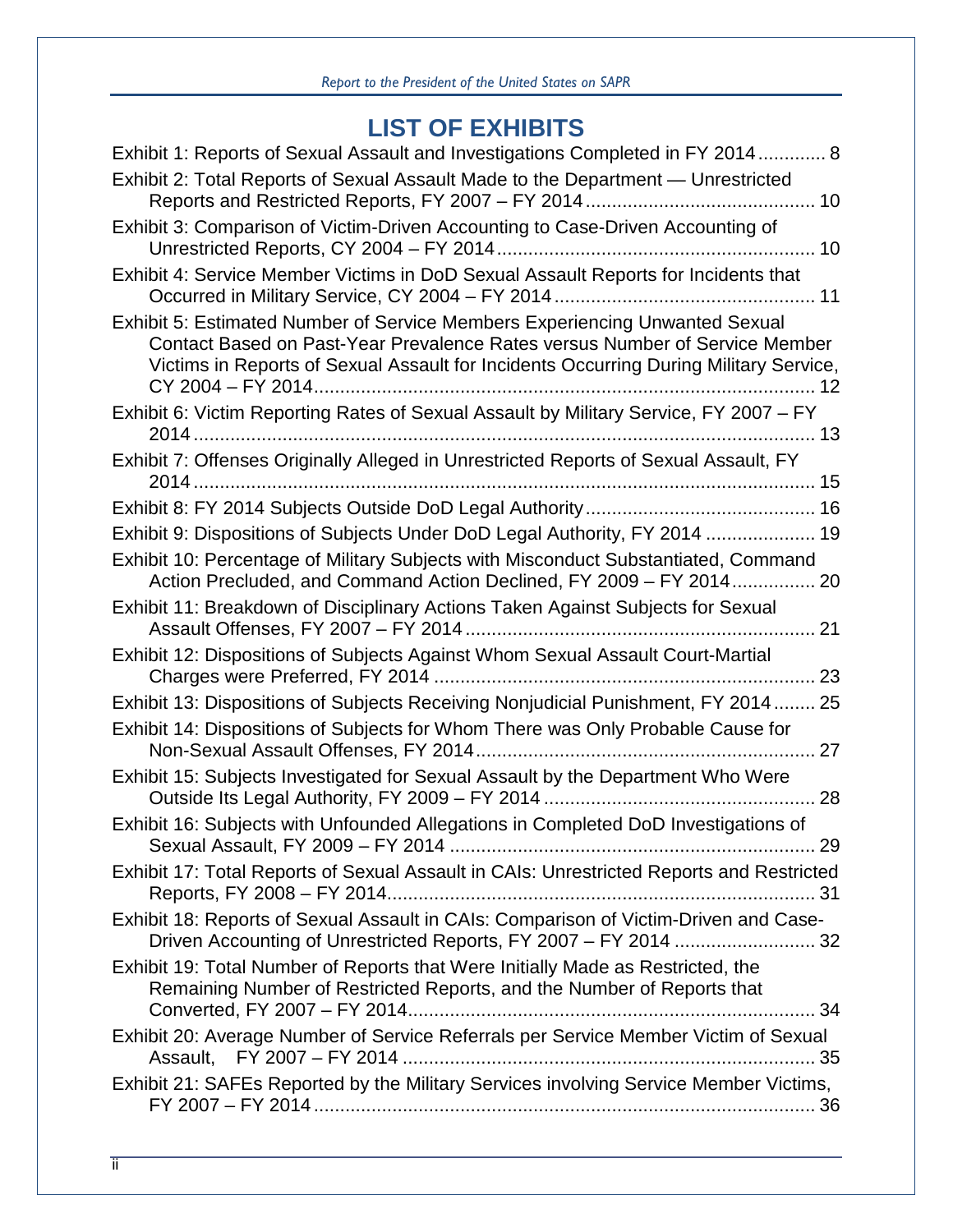# **LIST OF TABLES**

| Table 2: Sexual Assault Offenses Punishable by the Uniform Code of Military Justice |
|-------------------------------------------------------------------------------------|
|                                                                                     |
|                                                                                     |
|                                                                                     |
|                                                                                     |
|                                                                                     |
|                                                                                     |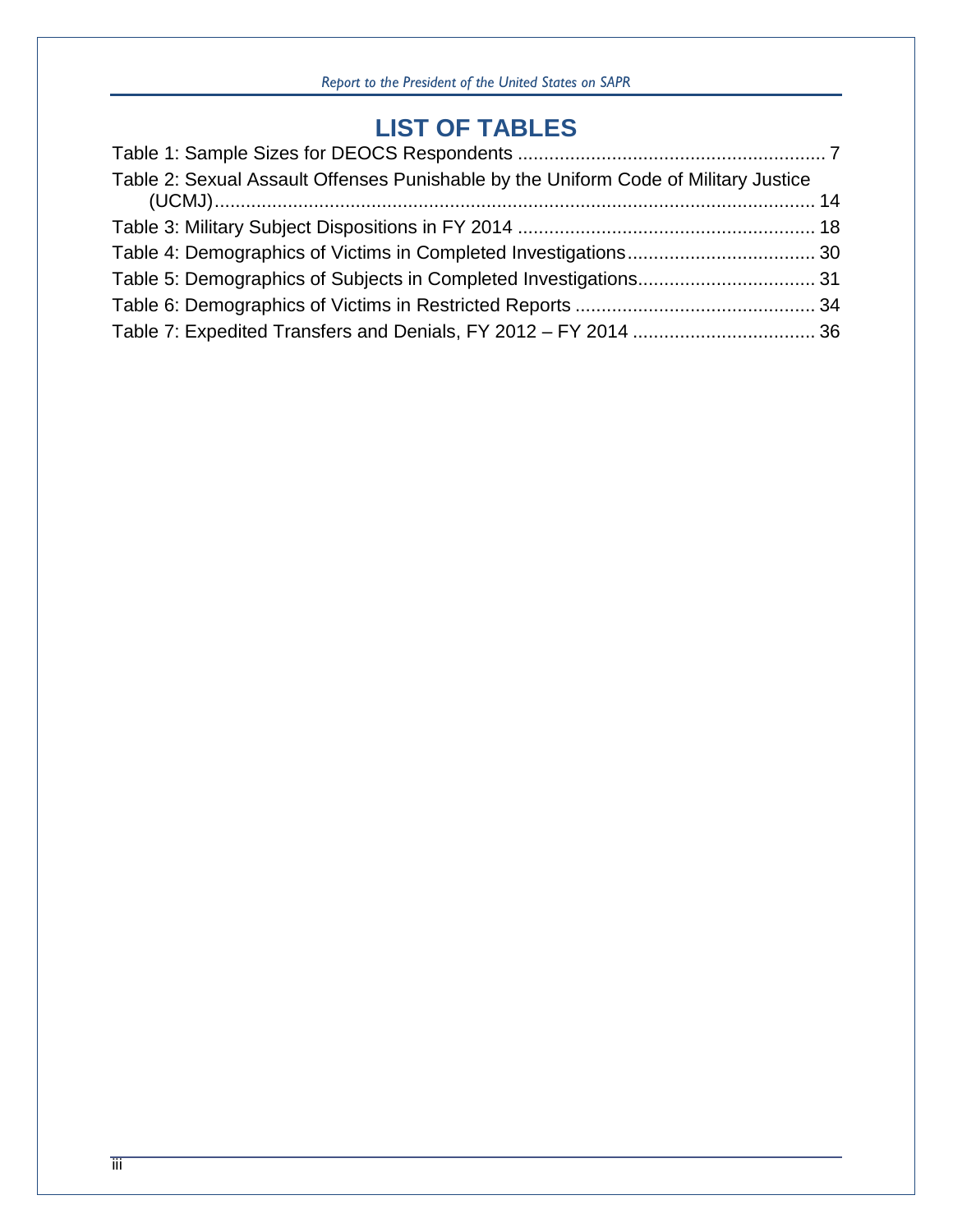# **PROVISIONAL STATISTICAL DATA ON SEXUAL ASSAULT**

# **BACKGROUND ON DOD SEXUAL ASSAULT DATA**

## **What It Captures**

#### *Reports of Sexual Assault*

- The Department uses the term "sexual assault" to refer to a range of crimes, including rape, sexual assault, nonconsensual sodomy, aggravated sexual contact, abusive sexual contact, and attempts to commit these offenses, as defined by the UCMJ. When a report is listed under a crime category in this section, it means the crime was the most serious of the infractions alleged by the victim or investigated by investigators. It does not necessarily reflect the final findings of the investigators or the crime(s) addressed by court-martial charges or some other form of disciplinary action against a subject.
- Pursuant to reporting requirements levied by Congress, DoD sexual assault data capture the Unrestricted and Restricted Reports of sexual assault made to the Department during a Fiscal Year (FY) that involves a military subject and/or a military victim.
- In the context of the DoD statistics that follow, an Unrestricted Report of sexual assault is an allegation by one victim against one or more suspects (referred to in the Department as "subjects of investigation" or "subjects") that will be referred for investigation to a Military Criminal Investigation Organization (MCIO; called CID, NCIS, or AFOSI for Army, Navy/Marine Corps, and Air Force, respectively). The number of Unrestricted Reports is based on data entered into the Defense Sexual Assault Incident Database (DSAID) by Sexual Assault Response Coordinators (SARCs). These data are supported by additional information about the incident "pushed" into DSAID from MCIO information systems.
- Data on Restricted Reports are limited, because these are reports of sexual assault made to specified parties within the Department (e.g., SARC, SAPR VA, or healthcare provider) that allow the report to remain confidential, while also enabling the victim to seek care and services. Given the victim's desire for confidentiality, these reports are not investigated and victims are not required to provide many details about these sexual assaults. As a result, the SARC only records very limited data about the victim and the offense in DSAID. Subject identities are not requested or maintained by the Department for Restricted Reports entered into DSAID.
- The Department's sexual assault reporting statistics include data about sexual contact crimes by adults against adults, as defined in Articles 120 and 125 of the UCMJ and Article 80, and attempts to commit these offenses. These data do not include sexual assaults between spouses or intimate partners that fall under the purview of DoD Family Advocacy Program (FAP), nor do these data include sexual harassment which falls under the purview of EO. While most victims and subjects in the following data are aged 18 or older, DoD statistics also capture some victims and subjects aged 16 and 17. Service members who are approved for early enlistment prior to age 18 are included in this category. Since the age of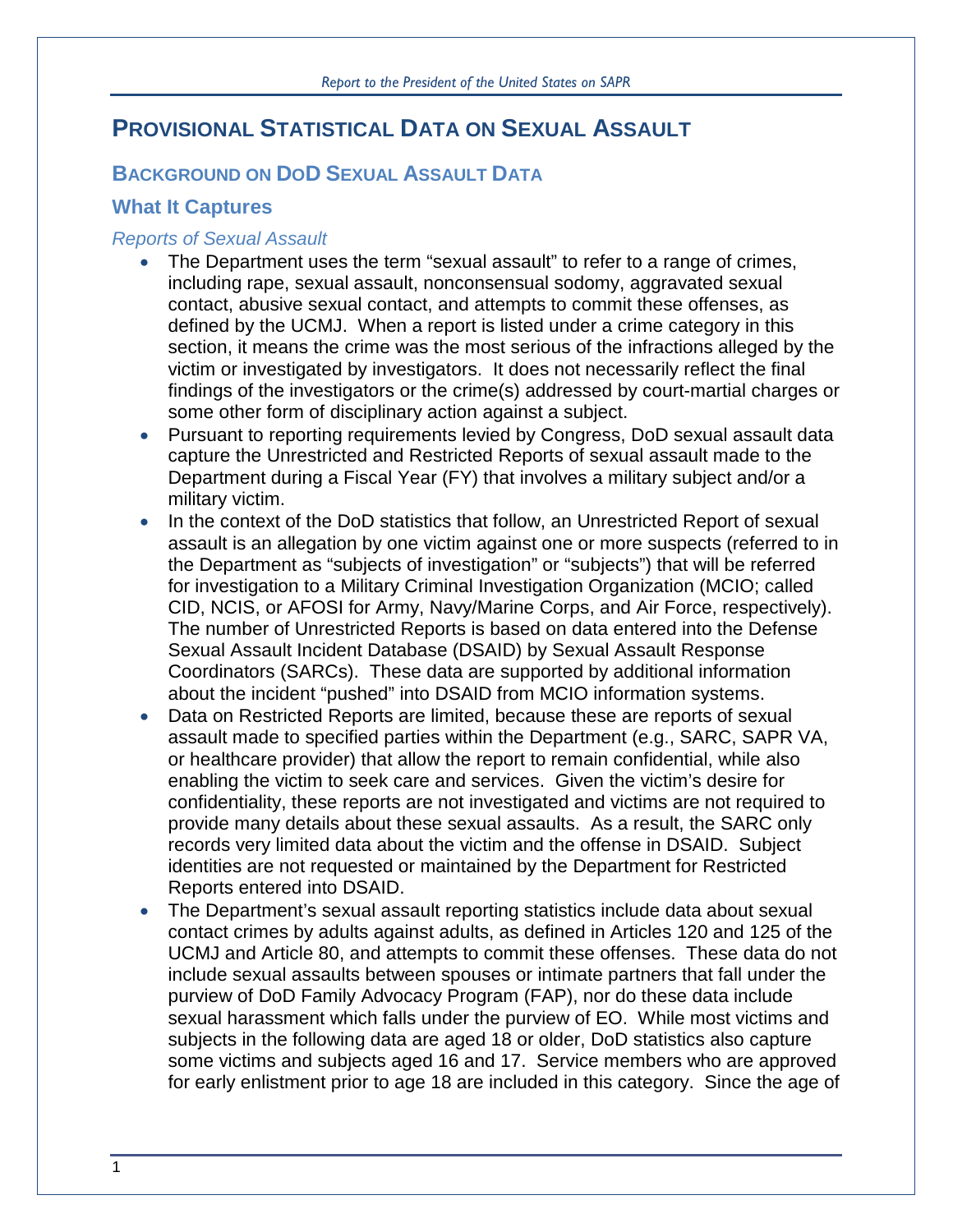consent under the UCMJ is 16 years, military and civilian victims aged 16 and older are included if they do not fall under FAP's purview.

- The number of sexual assaults reported to DoD authorities in a given fiscal year *does not* necessarily reflect the number of sexual assaults that occurred in that fiscal year.
	- <sup>−</sup> Civilian research indicates victims only report a small fraction of sexual assaults to law enforcement. For example, of the 1.1 million U.S. civilian women estimated to have experienced nonconsensual vaginal, oral, or anal penetration in 2005, only about 173,800 (16 percent) said they reported the matter to police. For the estimated 301,000 U.S. civilian college-aged women who experienced nonconsensual vaginal, oral, or anal penetration, only about 34,6[1](#page-5-0)5 (11.5 percent) indicated they reported it to the police.<sup>1</sup> The definition of sexual assault used in this college sample refers to penetrating crimes only. Consequently, it captures fewer crimes than DoD's definition of sexual assault, which encompasses both penetrating and contact (non-penetrating) sexual offenses as well as attempts to commit these offenses.
	- <sup>−</sup> This civilian reporting behavior is mirrored in the U.S. Armed Forces. Over the past eight years, the Department estimates that fewer than 15 percent of military sexual assault victims report the matter to a military authority. However, in FY 2014 the Department estimates that over 20 percent of Service members made a report of sexual assault for an incident that occurred during military service.

#### *Subject Dispositions*

Once the investigation of an Unrestricted Report is complete, Congress requires the Military Services to provide the outcome of the allegations against each subject named in an investigation. These are called "subject dispositions."

- The Department holds those Service members who have committed sexual assault appropriately accountable based on the available evidence.
	- <sup>−</sup> Legal authority for the Department is limited to Service members who are subject to the UCMJ and, therefore, its military justice jurisdiction. Except in rare circumstances, a civilian is not subject to the UCMJ for the purpose of court-martial jurisdiction or other military justice discipline. In FY 2014, there were no such civilians tried by a court-martial for allegedly perpetrating sexual assault.
- Each year, the Department lacks jurisdiction over several hundred subjects in its investigations. These are the civilians, foreign nationals, and unidentified subjects who are reported to have sexually assaulted Service members.
- Local civilian authorities in the United States and our host nations overseas hold primary responsibility for prosecuting U.S. civilians and foreign nationals, respectively, for allegedly perpetrating sexual assault against Service members.

<span id="page-5-0"></span> <sup>1</sup> Kilpatrick, D., Resnick, H., Ruggiero, K., Conoscenti, L., & McCauley, J. (2007). *Drug-Facilitated, Incapacitated, and Forcible Rape: A National Study.* Washington, DC: DOJ. Publication No.: NCJ 219181. Available at http://www.ncjrs.gov/pdffiles1/nij/grants/219181.pdf.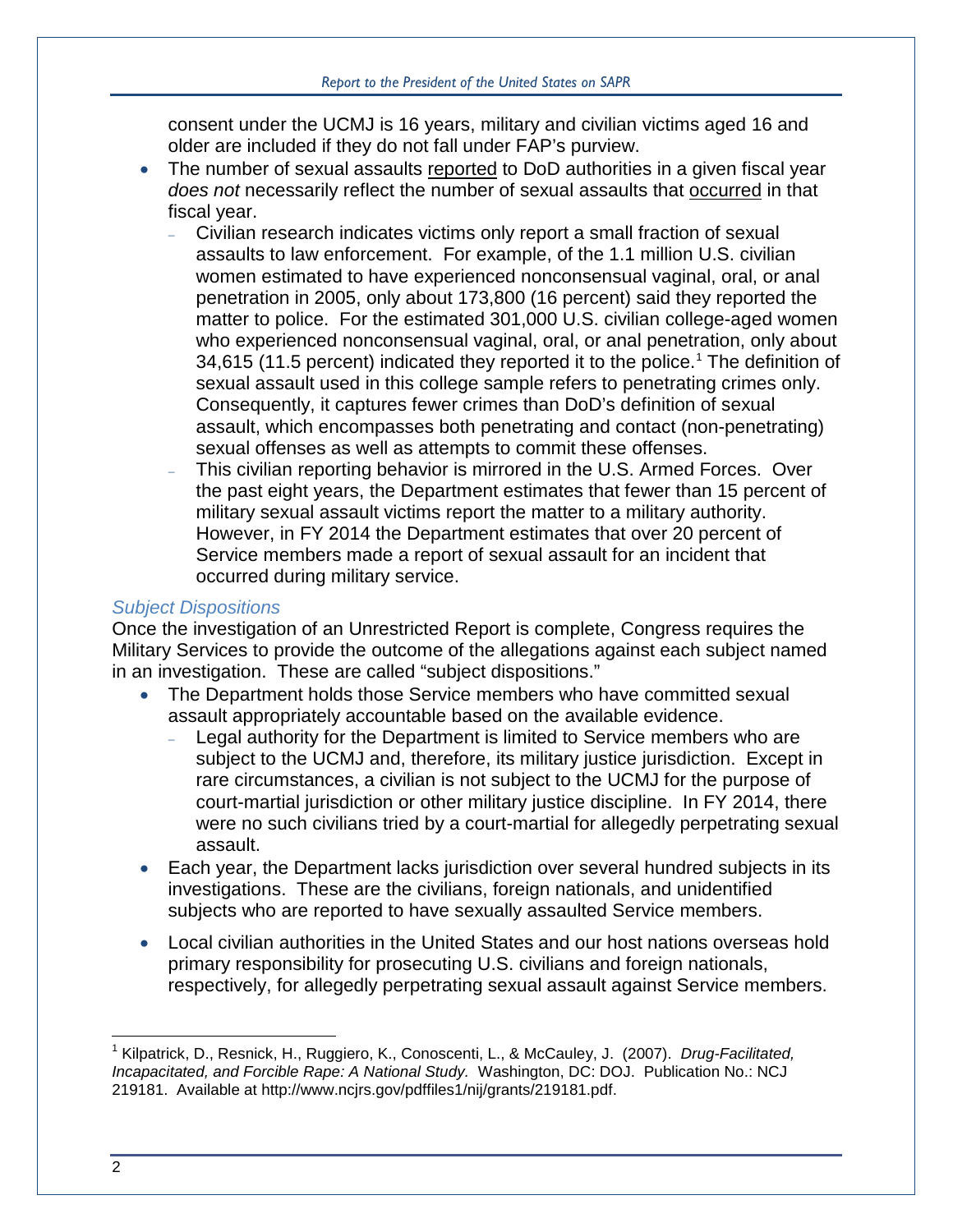- In a number of cases each year, a civilian authority or host nation will assert its legal authority over a Service member. This typically occurs when Service members are accused of sexually assaulting a civilian or foreign national, or when a Service member sexually assaults another Service member in a location where the state holds primary jurisdiction.
- A civilian authority, such as a state, county, or municipality, may prosecute Service members anytime they commit an offense within its jurisdiction. In some cases, the civilian authority may agree to let the military exercise its UCMJ jurisdiction over its members. Service member prosecutions by civilian authorities are made on a case-by-case and jurisdiction-by-jurisdiction basis.
- A host nation's ability to prosecute a Service member is subject to the Status of Forces Agreement (SOFA) between the United States and the foreign government. SOFAs vary from country to country.
- Upon completion of a criminal investigation, the MCIO agent conducting the investigation provides a report documenting its evidentiary findings to the subject's military commander and the servicing staff judge advocate for review and legal action, as appropriate. However, for crimes of rape, sexual assault, nonconsensual sodomy, and attempts to commit these crimes, a senior military officer who is at least a special court-martial convening authority and in the grade of O-6 (Colonel or Navy Captain) or higher retains initial disposition authority.
	- The special court-martial convening authority is responsible for determining what initial disposition action is appropriate, to include whether further action is warranted and, if so, whether the matter should be resolved by courtmartial, nonjudicial punishment, administrative discharge, or other adverse administrative action. The special court-martial convening authority's initial disposition decision is based upon his or her review of the matters transmitted, any independent review, and consultation with a judge advocate. Subordinate unit commanders may provide their own recommendations regarding initial disposition to the convening authority.
		- Commanders at all levels of responsibility do not make disposition decisions in isolation. Military attorneys assist commanders in identifying the charges that can be made, the appropriate means of addressing such charges, and the punishments that can be administered if supported by the evidence.
		- **There are many cases each year when disciplinary action is not** possible due to legal issues or evidentiary problems with a case. For instance, when the investigation fails to show sufficient evidence of an offense to prosecute or when the victim declines to participate in the justice process, a commander may be precluded from taking disciplinary action against a subject.
		- In the data that follow, when more than one disposition action is involved (e.g., when nonjudicial punishment is followed by an administrative discharge), the subject disposition is only reported once per subject. Dispositions are reported for the most serious disciplinary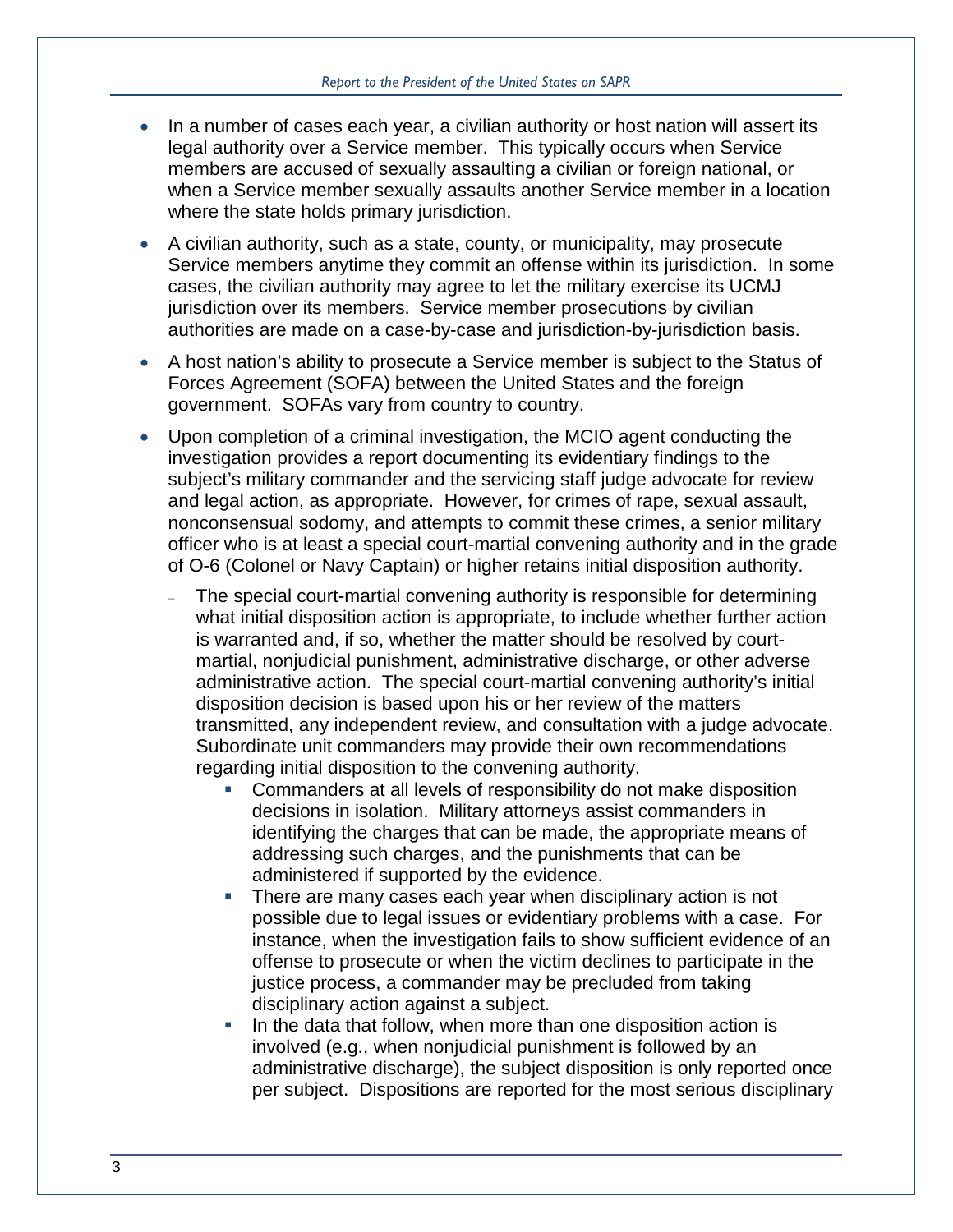action taken, which in descending order is: preferral of court-martial charges, nonjudicial punishment, administrative discharge, and other adverse administrative action.

### **Who It Describes**

- Unrestricted and Restricted Reports capture sexual assaults committed by and against Service members. However, there are instances in which people outside of the U.S. Armed Forces commit sexual assault against a Service member or can be sexually assaulted by a Service member. Information describing these victims and subjects is also included in the following statistics.
- Prior to FY 2014, an Unrestricted Report of sexual assault included one or more victims, one or more subjects, and one or more crimes. With the advent of the Defense Sexual Assault Incident Database (DSAID)<sup>[2](#page-7-0)</sup>, the Department has greater visibility over victim reporting. **Therefore, starting in the current fiscal year, one Unrestricted Report includes only** *one* **victim, but could still include multiple subjects**.
- Restricted Reports, by policy, have always involved one victim per reported incident.
	- <sup>−</sup> No Personally Identifying Information (PII) is entered into DSAID or maintained for alleged subjects.
	- Subsequent to a change in DoD policy in 2012, military dependents (aged 18 and over) may make Restricted Reports of sexual assault. By law, the official statistics provided to Congress are limited to those reports of sexual assault that involve Service members as either a victim or a subject. Consequently, Restricted Reports by adult military dependents alleged to involve a Service member (other than spouse or intimate partner) as the offender are now included in the Department's annual statistics. Restricted Reports by adult military dependents that did not involve a Service member are recorded, but not included in statistical analyses or reporting demographics.
- Available demographic information on victims and subjects in Unrestricted Reports is only drawn from *completed investigations,* and from victim information in Restricted Reports, as recorded in DSAID.

## **When It Happened**

- Information about the sexual assault reports made in FY 2014 is drawn from reports received by DoD between October 1, 2013 and September 30, 2014. However, additional time trend information is included for the years noted. The quantity and types of information captured by the Department has grown over the years.
- The data that follow are a snapshot in time. In other words, the following information describes the status of sexual assault reports, investigations, and subject dispositions on September 30, 2014 (the last day of FY 2014).

 $\overline{a}$ 

<span id="page-7-0"></span><sup>&</sup>lt;sup>2</sup> Additional information on DSAID's data collection and reporting process is described below in the "How It Is Gathered" section (p.5).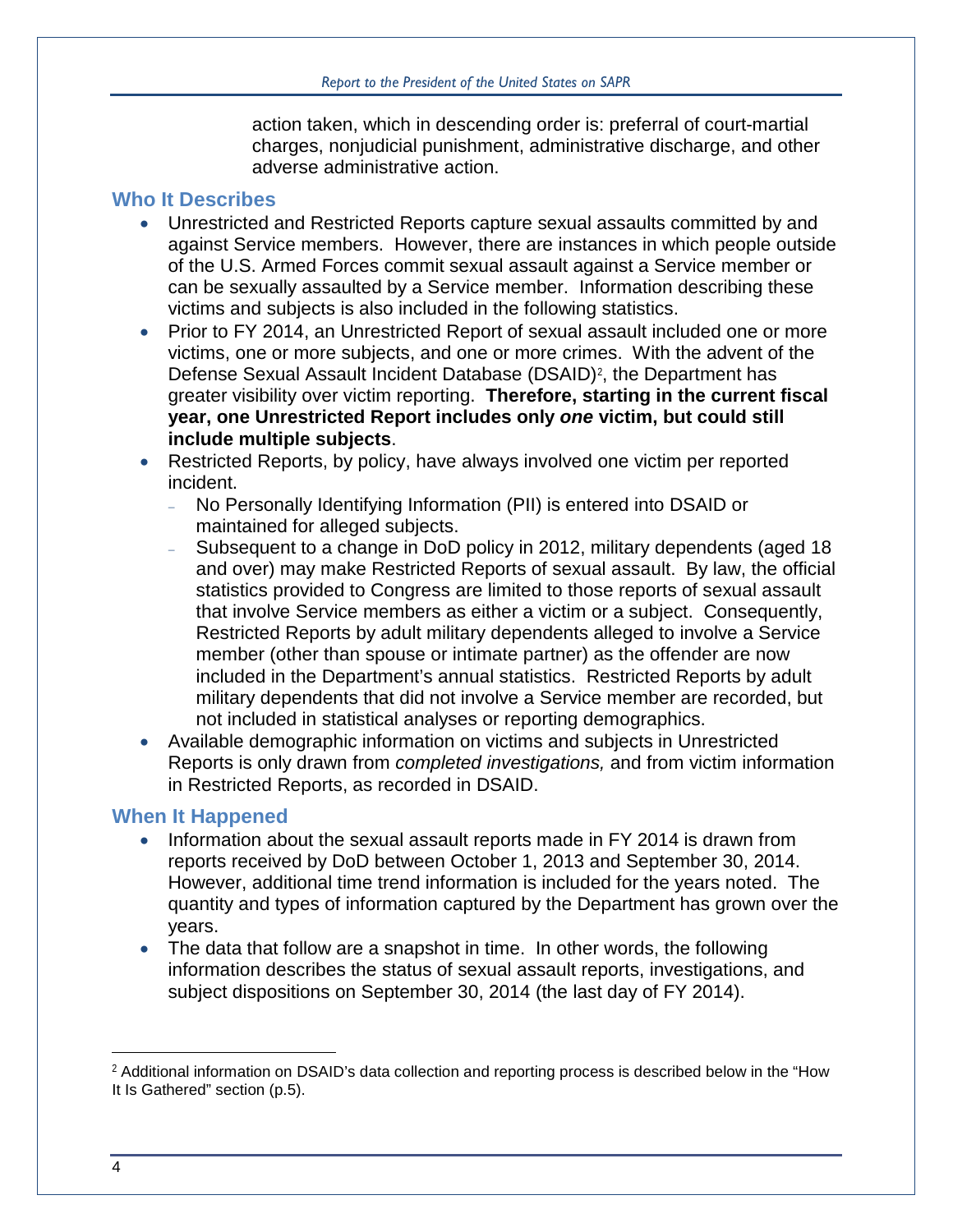- Many investigations extend across FYs. For example, it often takes several months to investigate a report of sexual assault. As a result, those investigations that were opened toward the end of the FY typically carry over into the next FY.
- <sup>−</sup> Subject dispositions can also extend across FYs. As a result, a substantial portion of dispositions are "pending" or not yet reported at the end of the year. The Department tracks these pending dispositions and requires the Military Services to report on them in subsequent years' reports.
- Under the Department's SAPR policy, there is no time limit as to when someone can report a sexual assault to a SARC or an MCIO. Consequently, in any given year, the Department may not only receive reports about incidents that occurred during the current year, but also incidents that occurred in previous years.
- Reports made for sexual assaults that occurred prior to a Service member's enlistment or commissioning are also received by the Department. When a report of this nature occurs, the Department provides care and services to the victim, but may not be able to punish the offender if he or she is not subject to military law. Department authorities may assist the victim in contacting the appropriate civilian or foreign law enforcement agency.
- The definition of "sexual assault" in the UCMJ has changed several times over the last several years:
	- <sup>−</sup> For incidents that occurred prior to the changes made to the UCMJ on October 1, 2007, the term "sexual assault" referred to the crimes of rape, nonconsensual sodomy, indecent assault, and attempts to commit these acts.
	- <sup>−</sup> For incidents that occurred between October 1, 2007 and June 27, 2012, the term "sexual assault" referred to the crimes of rape, aggravated sexual assault, aggravated sexual contact, abusive sexual contact, wrongful sexual contact, nonconsensual sodomy, and attempts to commit these acts.
	- <sup>−</sup> For incidents that occur on or after June 28, 2012, the term "sexual assault" refers to the crimes of rape, sexual assault, aggravated sexual contact, abusive sexual contact, nonconsensual sodomy, and attempts to commit these acts.

## **How It Is Gathered**

#### *Defense Sexual Assault Incident Database*

- In years prior to FY 2014, the Department's sexual assault data were drawn from incident information collected by SARCs and official investigations conducted by MCIO agents. DoD SAPRO aggregated data provided by the Services in order to perform subsequent DoD-level analyses.
- As of FY 2014, the Defense Sexual Assault Incident Database (DSAID) collects and reports information for DoD and the Services. For each report of sexual assault, SARCs are now required to use DSAID to enter information about the victim and incident. Additionally, DSAID interfaces with MCIO information systems, which "push" additional information about subjects and offense specific information into DSAID. MCIO information systems retain the system of record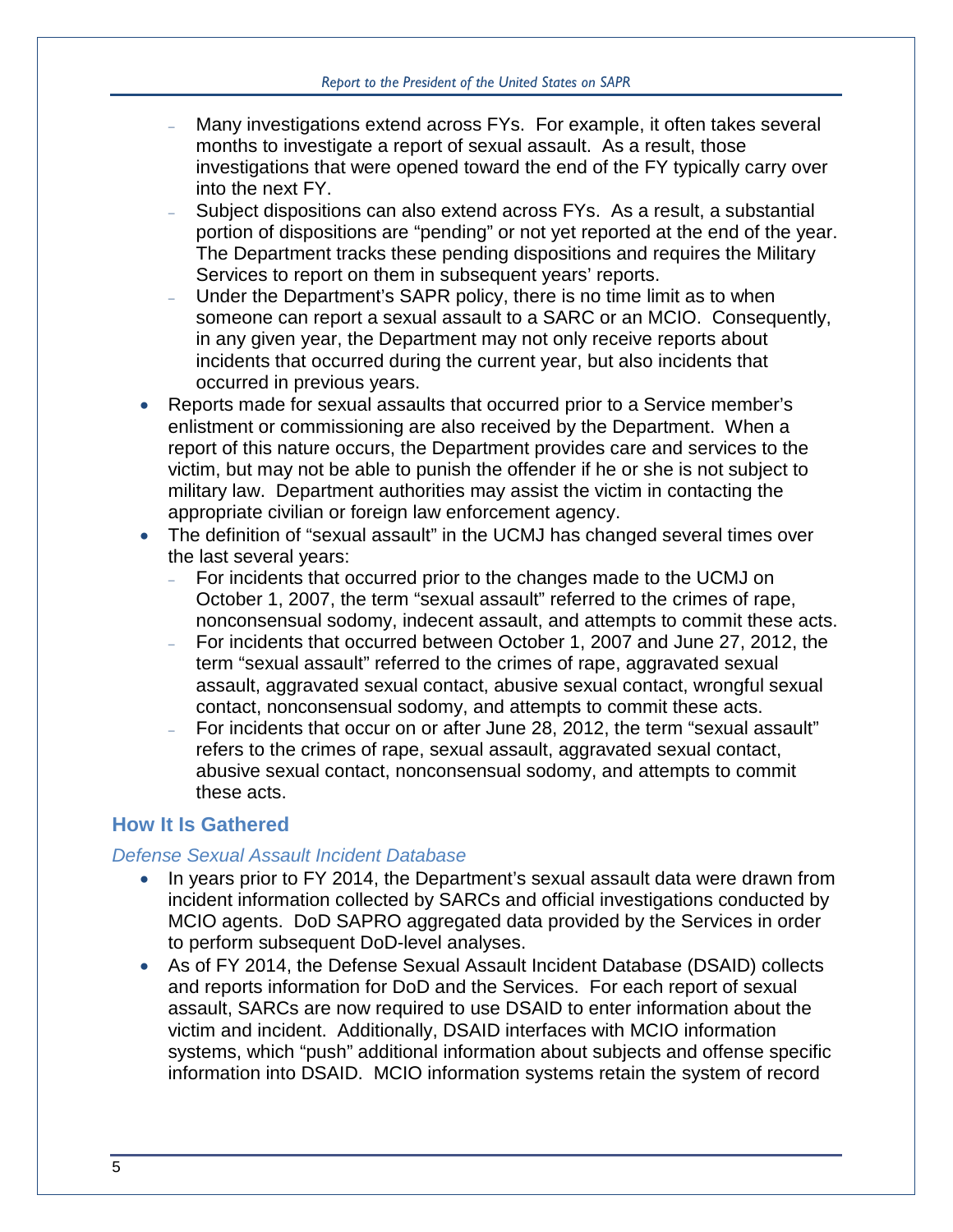for all Unrestricted Reports they investigate. Service-appointed legal officers enter and validate subject case disposition information into DSAID.

- The transition to DSAID alters the way in which sexual assault data are reported in two key ways:
	- <sup>−</sup> Unrestricted Reports were previously recorded as the number of sexual assault *cases*, as organized by the MCIOs. Thus, one case did not necessarily correspond to one victim report. Starting in FY 2014, DSAID accounts for each individual report of sexual assault, such that each report corresponds to one victim. As mentioned previously, Restricted Reports, by policy, have always involved one victim per reported incident.
	- In past FYs, Service affiliation of subjects and victims referred to the Service to which they belonged. Beginning in FY 2014, using DSAID, affiliation of subjects and victims refers to the Service affiliation of SARCs handling the case. This shift will provide valuable insight into the resources each Service expends to respond to reports of sexual assault. However, as in past years, when discussing subject dispositions, affiliation is based on the subjects' Service.
- As in prior FYs, the USD (P&R) submitted data calls to the Military Departments to collect the required statistical and case synopsis data. DoD SAPRO aggregates and analyzes these data.

#### *RAND's Military Workplace Survey (RMWS)*

- Prior to 2014, the Department assessed the prevalence of unwanted sexual contact through the Workplace and Gender Relations Survey of Active Duty Members (WGRA) and Reserve Component Members (WGRR), administered by the Defense Manpower Data Center (DMDC).
- In 2014, the Department agreed to a request from the leadership of the Senate Armed Services Committee to arrange for an independent assessment of sexual assault prevalence in the DoD. In accordance with this request, the RAND Corporation (RAND) was contracted to administer the Military Workplace Study (RMWS), which will serve as the 2014 WGRA.
- RAND created and administered two versions of the survey. One version of the survey employed DMDC's prior measure of unwanted sexual contact to estimate the past-year prevalence of sexual assault in the DoD, allowing for trend analysis with previous years' data (WGRA form administered by RAND). The other survey version (RMWS form) employed a newly developed measure of sexual assault that was designed to more closely match offense language and definitions in the Uniform Code of Military Justice (UCMJ).
- See Annex 1 for a full description of the survey methods

#### *Survivor Experience Survey (SES)*

• The Survivor Experience Survey (SES) was developed at the direction of the Secretary of Defense. The first of its kind in the United States, the goal of the 2014 SES was to learn about the overall reporting experiences from all current uniformed military members, 18 years of age or older, who made a Restricted or Unrestricted Report for any form of sexual assault, and made their report at least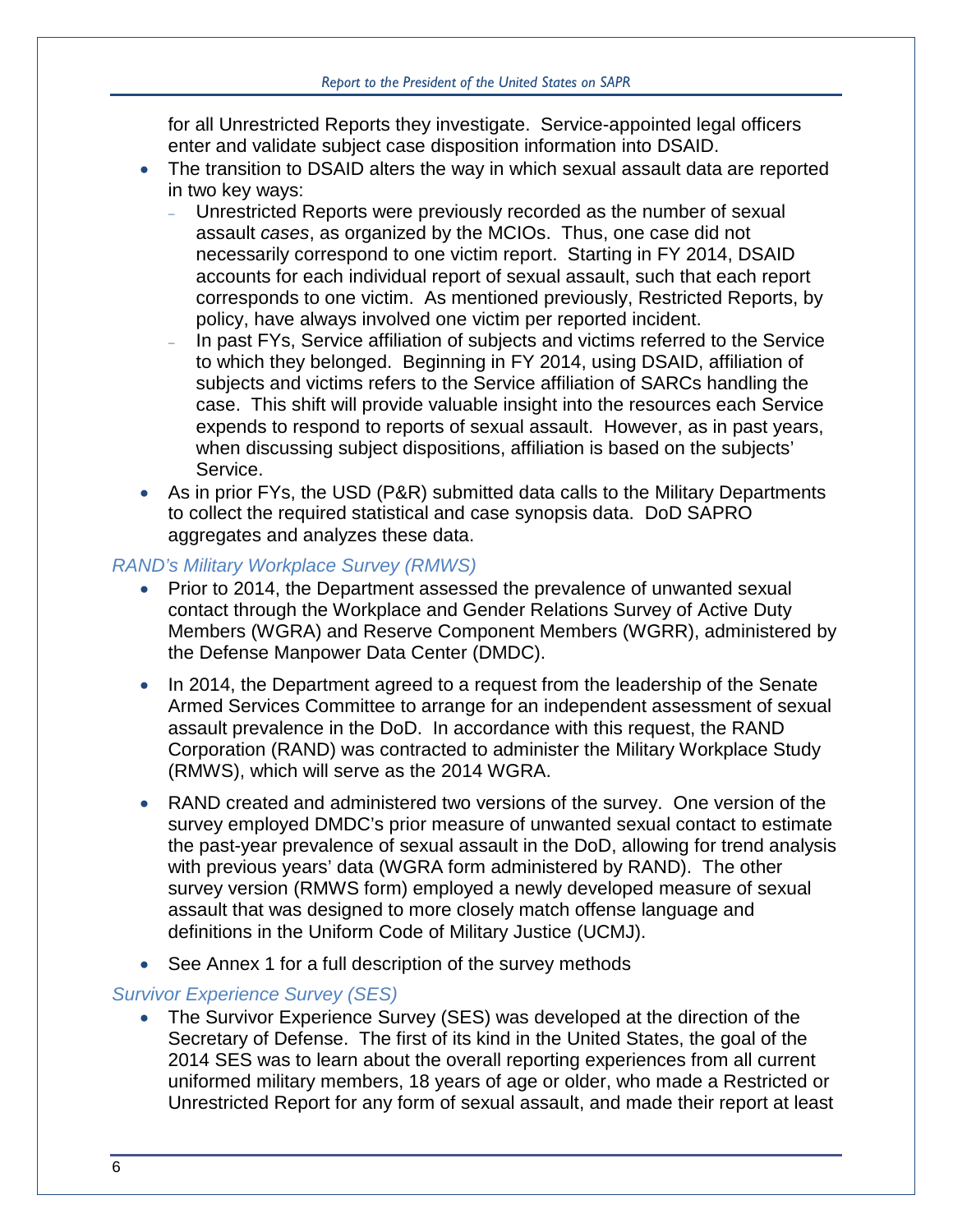30 days prior to survey completion, but after 1 October 2013. Survey items were constructed to be Service-specific so as to match the experience of the survivor.

- The SES is a voluntary, anonymous, web-based survey. SARCs invited survivors that met recruitment requirements to take the survey. If survivors chose to participate, they answered questions about their sexual assault reporting experiences and satisfaction with sexual assault prevention and response services.
- See Annex 2 for a full description of the survey methods.

#### *Command Climate Survey (DEOCS)*

In FY 2012 and FY 2013, DoD SAPRO worked with the Defense Equal Opportunity Management Institute (DEOMI) and Service representatives to develop questions to help assess SAPR climate for unit commanders. In January of FY 2014, as the old survey was phased out, a new version of the DEOCS survey went into the field with newly developed SAPR questions. Due to this gradual roll-out method, sample sizes in January were too small to pass the reportable threshold. Therefore, figures for FY 2014 span from February to September 2014.

<span id="page-10-0"></span>A total of 596,593 respondents completed the SAPR questions on the DEOCS from the beginning of data collection (February 2014) through the end of the period analyzed (September 2014).

| Table 1. Sallible Sizes for DEOCS Respondents |         |  |  |  |
|-----------------------------------------------|---------|--|--|--|
| <b>February-September 2014</b>                |         |  |  |  |
| Sample size (N)                               | 596,593 |  |  |  |
| <b>Males</b>                                  | 507,575 |  |  |  |
| <b>Females</b>                                | 89,018  |  |  |  |
| <b>Junior Enlisted</b>                        | 112,232 |  |  |  |
| <b>NCO</b>                                    | 321,960 |  |  |  |
| Remaining Ranks (E7-E9, W1-W5, O1 & Above)    | 162,401 |  |  |  |

#### **Table 1: Sample Sizes for DEOCS Respondents**

#### **Why It Is Collected**

- Congress requires data about the number of sexual assault reports and the outcome of the allegations made against each subject.
- The Department also collects these data to inform SAPR policy, program development, and oversight.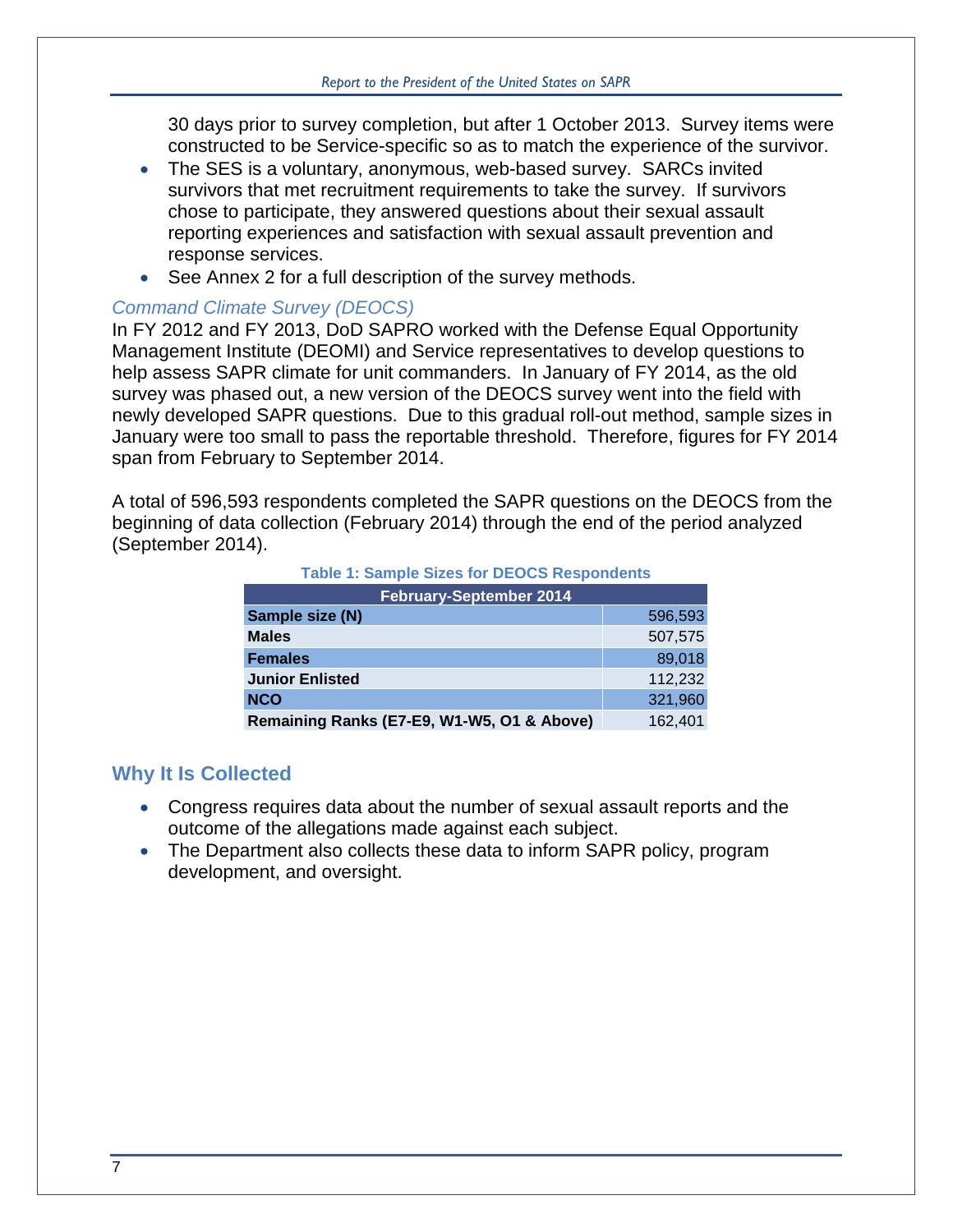## **PROVISIONAL OVERVIEW OF REPORTS OF SEXUAL ASSAULT MADE IN FY 2014**

This section closely follows the flow chart shown in [Exhibit 1.](#page-11-0) Points on the flow chart are labeled with a letter that corresponds to the information in the text that follows.

<span id="page-11-0"></span>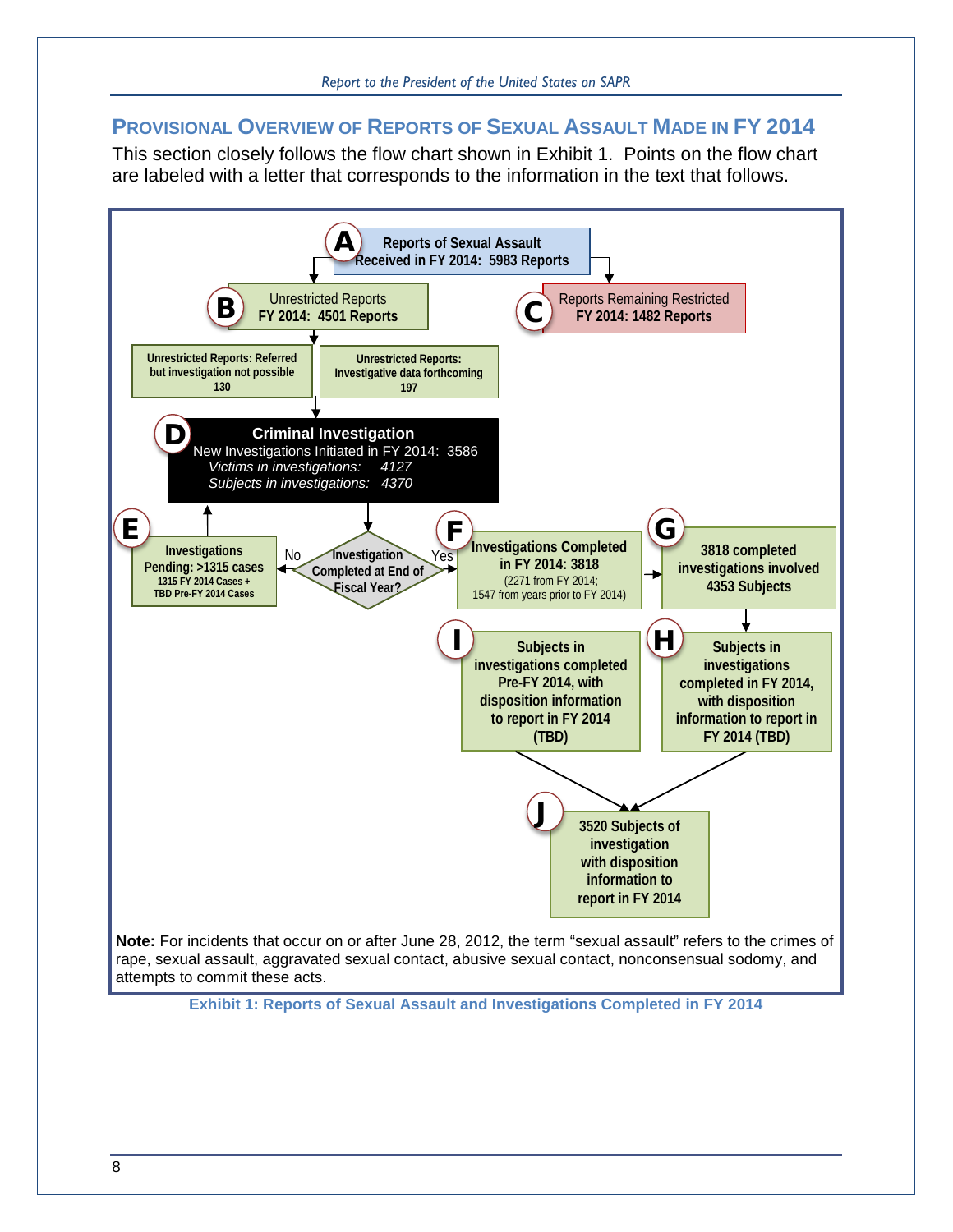In FY 2014, the Military Services received a total of 5,983 reports of sexual assault involving Service members as either victims or subjects [\(Exhibit 1,](#page-11-0) Point A, and [Exhibit 2\)](#page-13-0), which represents an 8 percent increase from the reports made in FY 2013. Although many of these reports may be about incidents that

**How many sexual assault reports were made in FY 2014?**  *5,983 Reports (4,501 Unrestricted Reports + 1,482 Reports Remaining Restricted)*

occurred in FY 2014, some incidents may have occurred in prior years. Of the 5,983 reports, 513 (or approximately 9 percent) were made for incidents that occurred before the victim entered into military service.

- The Military Services received 4,501 Unrestricted Reports involving Service members as either victims or subjects [\(Exhibit 1](#page-11-0)**,** Point B and [Exhibit 2\)](#page-13-0), a 7 percent increase from FY 2013. Of the 4,501 Unrestricted Reports, 125 (3 percent) were made for incidents that occurred before the victim entered military service.
- The Military Services initially received 1,824 Restricted Reports involving Service members as either victims or subjects, a 22 percent increase from FY 2013. Three hundred and forty-two (342; 19 percent) of the initial Restricted Reports later converted to Unrestricted Reports. These 342 converted Restricted Reports are now counted with the Unrestricted Reports. There were 1,482 reports remaining restricted at the end of FY 2014 [\(Exhibit 1,](#page-11-0) Point C and [Exhibit 2\)](#page-13-0). Of the 1,482 reports remaining Restricted, 388 (26 percent) were made for incidents that occurred before the victim entered military service. Per the victim's request, the reports remaining restricted were confidential and were not investigated. The identities of the subjects were not officially recorded with Restricted Reports.
- As stated above, the accounting method for Unrestricted Reporting changed for the first time this year with the advent of DSAID. Therefore, each Unrestricted Report corresponds to one victim. The Department has always reported the number of victims in Unrestricted Reports, but until the advent of DSAID, it had no way of independently collecting this information without the MCIOs' assistance. DSAID now provides the Department with data directly entered by the SARC. [Exhibit 2](#page-13-0) presents the revised number of Unrestricted Reports from FY 2007 to FY 2014. [Exhibit 3](#page-13-1) compares the past method of capturing Unrestricted Reports (case-driven accounting) to the DSAID method (victimdriven accounting).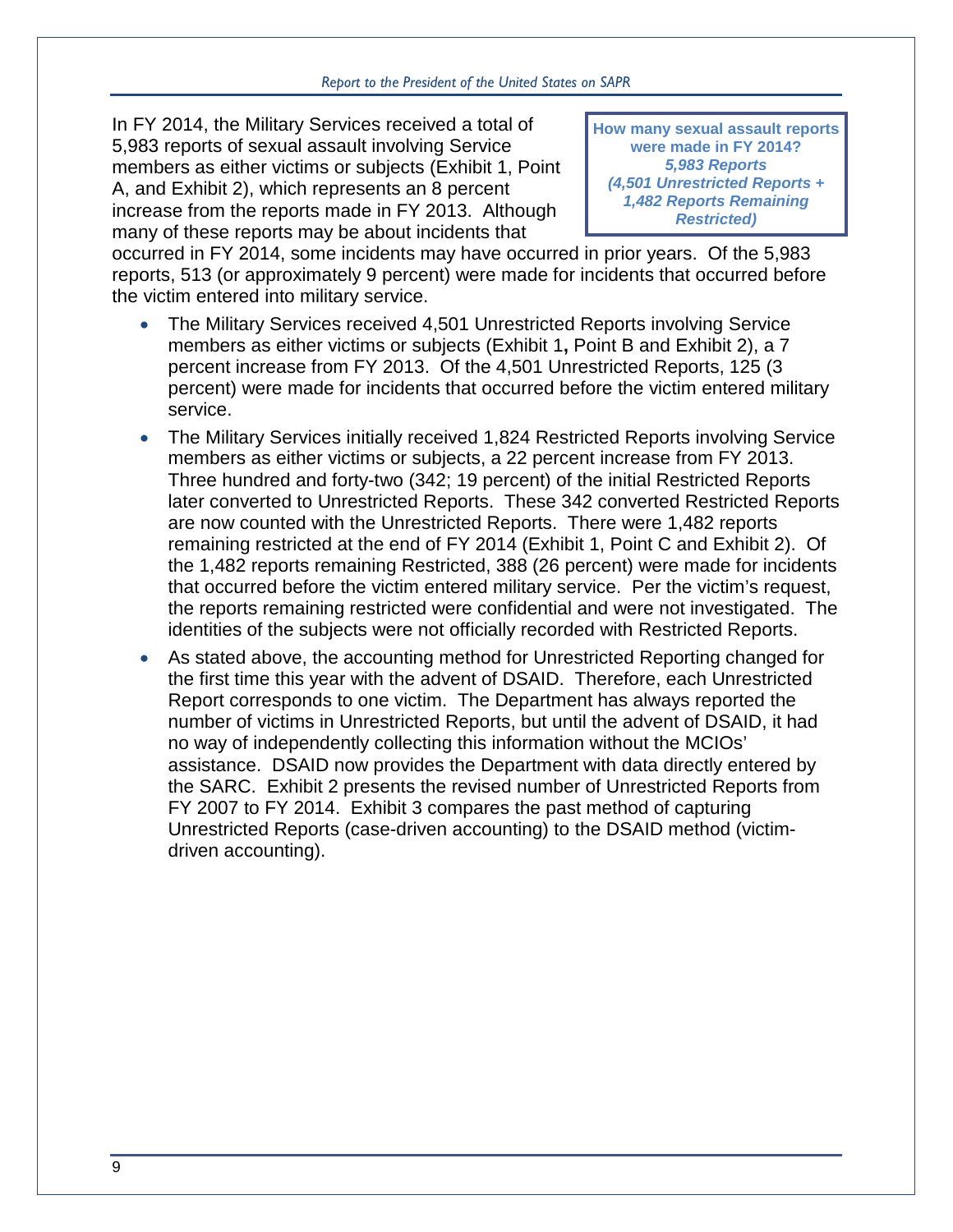



<span id="page-13-0"></span>**Exhibit 2: Total Reports of Sexual Assault Made to the Department — Unrestricted Reports and Restricted Reports, FY 2007 – FY 2014**



<span id="page-13-1"></span>**Exhibit 3: Comparison of Victim-Driven Accounting to Case-Driven Accounting of Unrestricted Reports, CY 2004 – FY 2014**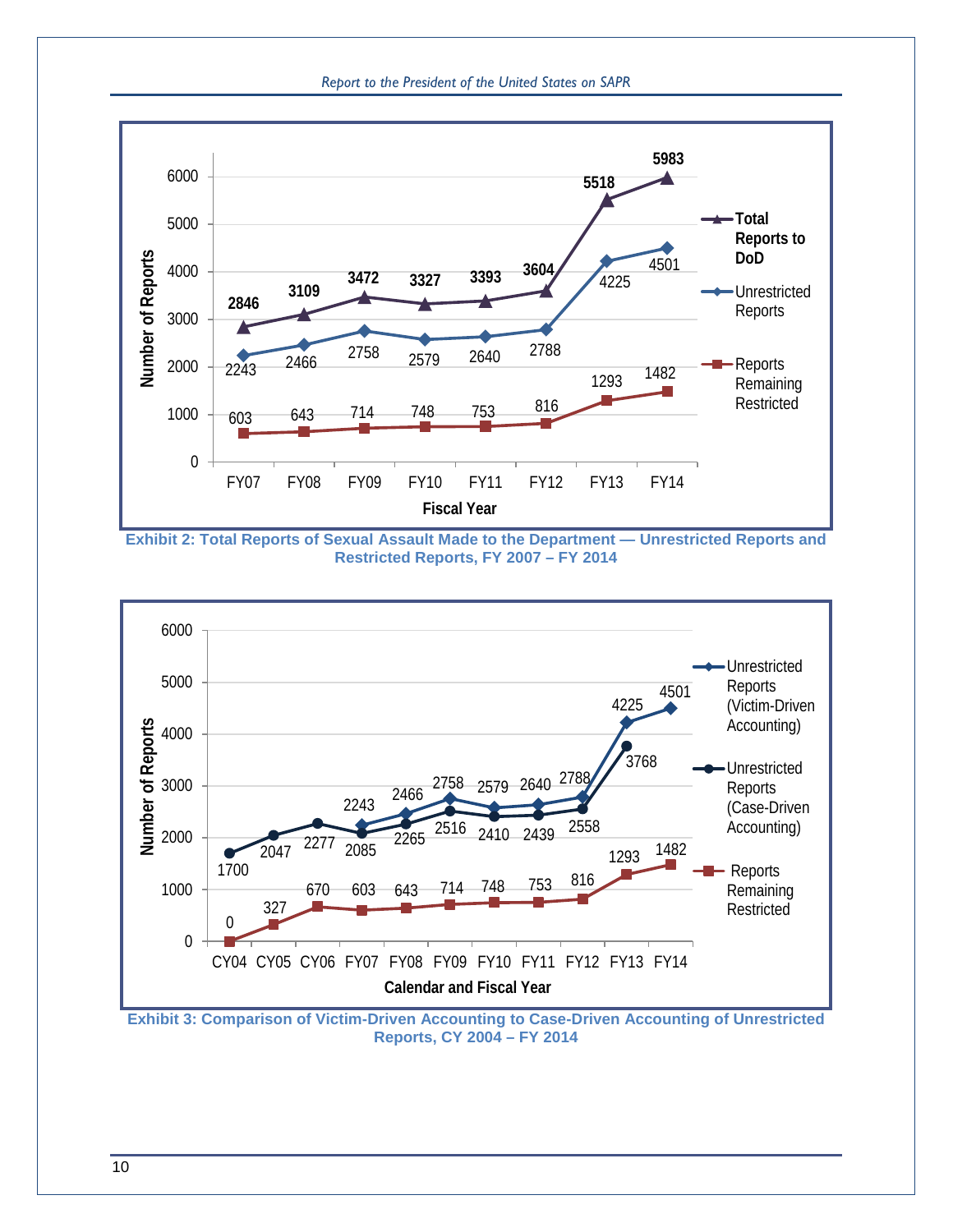Of the 5,983 reports received by the Department, with each report representing one victim, there were a total of 5,121 Service member victims of sexual assault. In FY 2014, 3,357 Service members made an Unrestricted

**Of the 5,983 victims, how many were Service members?** *5,121 Service member victims.* 

**Who were the other victims?** *The remaining 862 victims were U.S. civilians, foreign nationals, and others who were not on active duty with the U.S. Armed Forces.* 

Report and 321 Service members initially made a Restricted Report, but later converted to an Unrestricted Report, for a total of 3,678 Unrestricted Reports by Service members. One thousand four hundred and forty-three (1,443) Service members made and maintained Restricted Reports. Research shows that reporting the crime is the primary link to getting most victims medical treatment and other forms of assistance.<sup>[3](#page-14-1)</sup> The Department's SAPR policy encourages increased reporting of sexual assault, works to improve response capabilities for victims, and works with and encourages victims to willingly participate in the military justice process. This year, there was an 8 percent increase in reporting of sexual assault involving military members as victims and/or subjects over FY 2013. Based on prior, past-year prevalence rates of sexual assault and other factors, the Department attributes this increase in reporting to more victims coming forward to report a crime, and not due to an overall increase in crime.[4](#page-14-2) In fact, FY 2014 results of the RAND Military Workplace Study indicate that past-year prevalence of sexual assault decreased for women and stayed about the same for men, as compared with FY 2012 rates. [Exhibit 4](#page-14-0) demonstrates the increase in the number of Service member victims making reports of sexual assault from Calendar Year (CY) 2004 to FY 2014. The reports were for incidents occurring while in military service.



<span id="page-14-0"></span>**Exhibit 4: Service Member Victims in DoD Sexual Assault Reports for Incidents that Occurred in Military Service, CY 2004 – FY 2014**

 $\overline{a}$ 

<span id="page-14-1"></span><sup>3</sup> DOJ (2002). *Rape and Sexual Assault: Reporting to Police and Medical Attention, 1992–2000*. Washington, DC: Rennison, Callie Marie.

<span id="page-14-2"></span><sup>4</sup> Since FY 2007, there has been an overall upward trend in reporting behavior.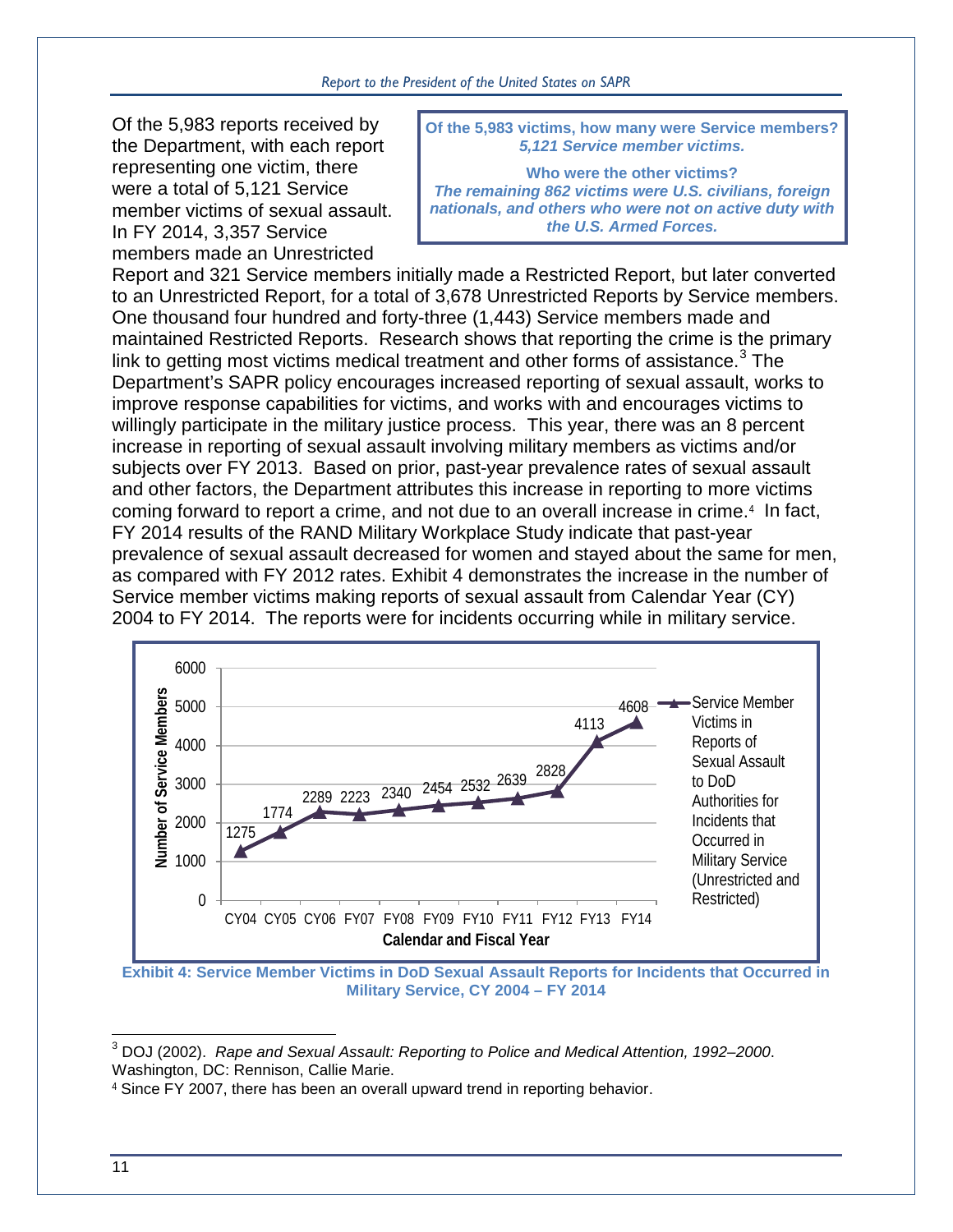#### *Report to the President of the United States on SAPR*



#### **Notes:**

1. This graph depicts the estimated number of Service members who experienced USC in the past year (based on the past-year prevalence rates from the WGRA form administered by RAND), versus the number of Service member victims in actual reports of sexual assault made to the DoD in the years indicated. Note that although 5,121 Service member victims made sexual assault reports in FY 2014, 513 of them made a report for events that occurred prior to their entry into military service. This leaves 4,608 making a report for an incident that occurred during military service.

2. The 2,289 Service member victims in Unrestricted and Restricted Reports of sexual assault to DoD authorities in CY 2006 accounted for approximately 7 percent of the estimated number of Service members who may have experienced unwanted sexual contact (~34,200) that year, as calculated using data from the 2006 WGRA.

3. The 2,532 Service member victims in Unrestricted and Restricted Reports of sexual assault to DoD authorities in FY 2010 accounted for approximately 13 percent of the estimated number of Service members who may have experienced unwanted sexual contact (~19,300) that year, as calculated using data from the 2010 WGRA.

4. The 2,828 Service member victims in Unrestricted and Restricted Reports of sexual assault to DoD authorities in FY 2012 accounted for approximately 11 percent of the estimated number of Service members who may have experienced unwanted sexual contact (~26,000) that year, as calculated using data from the 2012 WGRA.

5. The 4,608 Service member victims in Unrestricted and Restricted Reports of sexual assault to DoD authorities in FY 2014 accounted for approximately 24 percent of the estimated number of Service members who may have experienced unwanted sexual contact (~19,000) that year, as calculated using data from the WGRA form*,* administered by RAND for the first time.

<span id="page-15-0"></span>**Exhibit 5: Estimated Number of Service Members Experiencing Unwanted Sexual Contact Based on Past-Year Prevalence Rates versus Number of Service Member Victims in Reports of Sexual Assault for Incidents Occurring During Military Service, CY 2004 – FY 2014**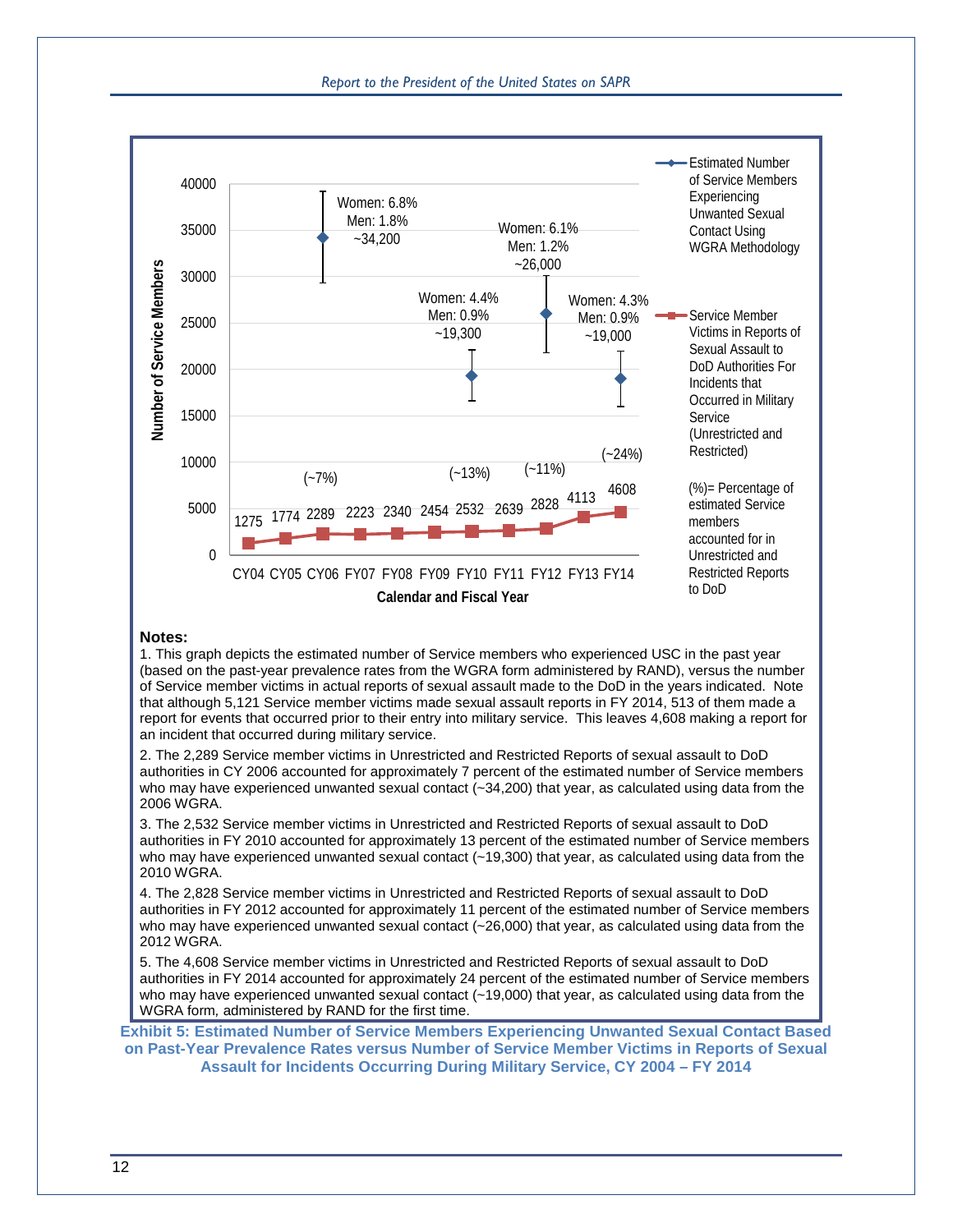[Exhibit 5](#page-15-0) demonstrates the difference between the estimated numbers of Service members who indicate experiencing unwanted sexual contact (USC), based on the WGRA form administered by RAND. The "gap" in reporting narrowed this year, given the increase in reports of sexual assault. The Department assesses the increase in reports as unlikely to have resulted from increased crime, given historical and current prevalence rates and other factors.

The Department expects that the "gap" between the survey-estimated number of Service members experiencing USC and the number of Service members accounted for in actual sexual assault reports can be reduced in two ways:

- Over time, prevention initiatives are expected to reduce past-year prevalence rates of USC, as measured by the prevalence surveys like the RAND Military Workplace Study (RMWS) or WGRA. As rates decrease, the estimated number of Service members who experience USC in a given year should also decrease.
- Over time, initiatives that encourage victims to report and improve the military justice system are expected to increase the number of Service members who choose to make an Unrestricted or Restricted Report.

Although reports to DoD authorities are unlikely to account for all USC estimated to occur in a given year, it is the Department's intent to narrow the gap between prevalence and reporting in order to reduce the underreporting of sexual assault in the military community.

[Exhibit 6](#page-16-0) shows the rates of victim reporting by Military Service during the past eight FYs. Victim reporting rates are calculated using the number of Service member victims in Unrestricted and Restricted Reports and active duty Military Service end strength for each year on record with DMDC.



<span id="page-16-0"></span>**Exhibit 6: Victim Reporting Rates of Sexual Assault by Military Service, FY 2007 – FY 2014**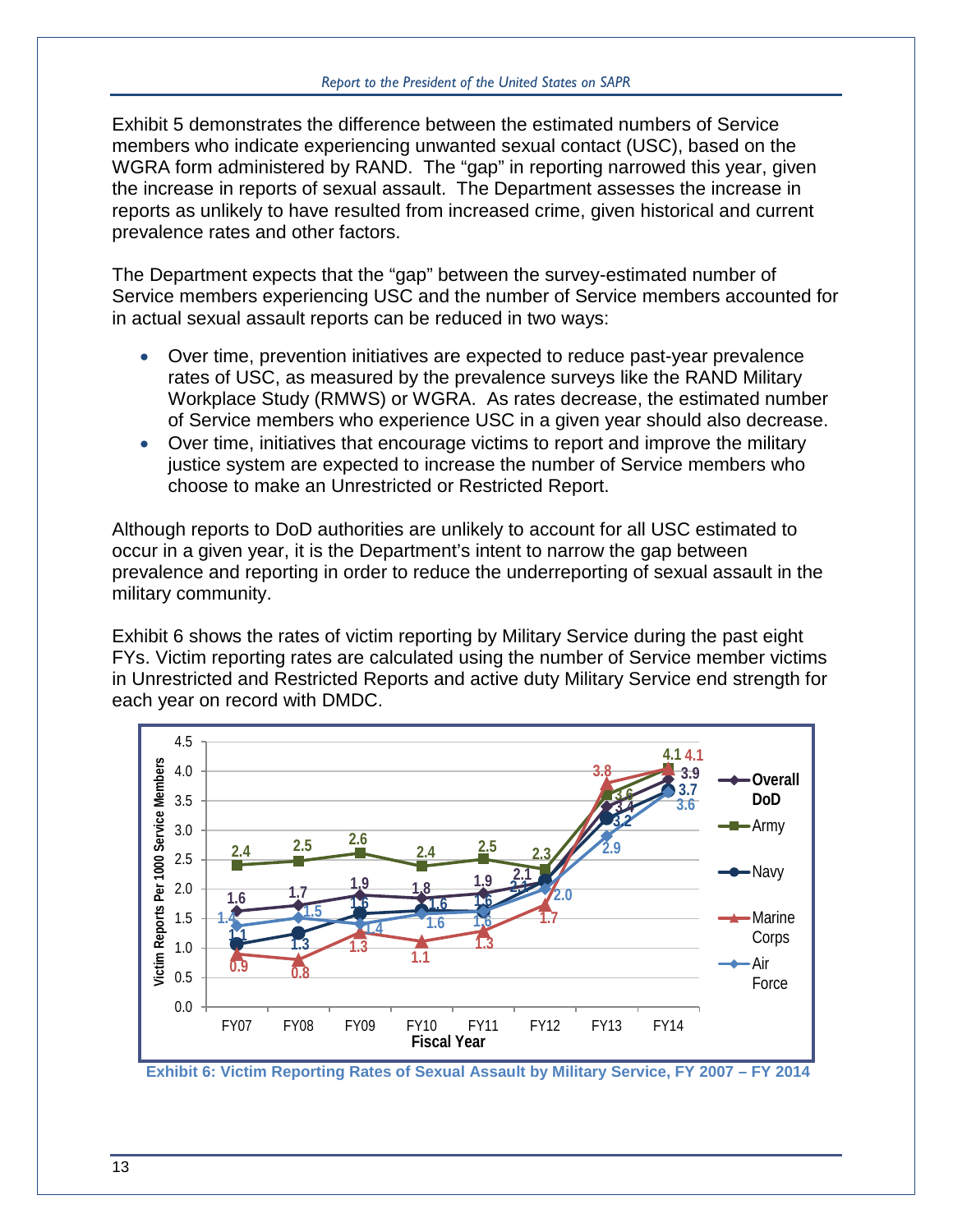# **FY 2014 UNRESTRICTED REPORTS OF SEXUAL ASSAULT**

Data from Unrestricted Reports are collected and reported to the Department by SARCs and MCIOs. In FY 2014, there were 4,501 Unrestricted Reports of sexual assault involving Service members as either the subject or victim of a sexual assault [\(Exhibit 1,](#page-11-0) Point B); 3,678 (82 percent) of the 4,501 Unrestricted Reports

**Why show a reporting rate?** *A reporting rate allows for the comparison of reports across groups of different sizes. Reporting rates also allow for year after year comparisons, even when the total number of people in a group has changed.*

involved Service members as victims. Each year, the majority of sexual assault reports received by MCIOs involve the victimization of Service members by other Service members.

# **Crimes Alleged in Unrestricted Reports**

The DoD SAPR program uses the term "sexual assault" to refer to the range of crimes in military law that constitute contact sexual offenses between adults. Since 2004, there have been three versions of Article 120, Uniform Code of Military Justice (UCMJ), which defines some of those crimes. [Table 2](#page-17-0) depicts how the UCMJ's characterization of "sexual assault" has been revised over time.[5](#page-17-1)

| <b>Sexual Assault Offenses</b>          | Prior to FY<br>2008 | <b>FY 2008 to</b><br>June 27, 2012 | June 28, 2012 to<br><b>Present</b> |
|-----------------------------------------|---------------------|------------------------------------|------------------------------------|
| Rape (Article 120)                      |                     |                                    |                                    |
| Sexual Assault (Article 120)            | N/A                 | N/A                                |                                    |
| Aggravated Sexual Assault (Article 120) | N/A                 |                                    | N/A                                |
| Aggravated Sexual Contact (Article 120) | N/A                 |                                    |                                    |
| Abusive Sexual Contact (Article 120)    | N/A                 |                                    |                                    |
| Wrongful Sexual Contact (Article 120)   | N/A                 |                                    | N/A                                |
| Nonconsensual Sodomy (Article 125)      |                     |                                    |                                    |
| Indecent Assault (Article 134)          |                     | N/A                                | N/A                                |
| Attempts to commit (Article 80)         |                     |                                    |                                    |

#### <span id="page-17-0"></span>**Table 2: Sexual Assault Offenses Punishable by the Uniform Code of Military Justice (UCMJ)**

In the 4,501 Unrestricted Reports made to the Department in FY 2014, the majority of offenses alleged were in three categories: rape; aggravated sexual assault/sexual assault; and abusive sexual contact. MCIOs categorize Unrestricted Reports by the most serious offense *alleged* in the report, which may not ultimately be the same offense for which evidence supports a misconduct charge,

**What crimes are alleged in most reports?** *Most Unrestricted Reports of sexual assault involve three crimes: rape, aggravated sexual assault/sexual assault, and abusive sexual contact.*

 $\overline{a}$ 

<span id="page-17-1"></span><sup>&</sup>lt;sup>5</sup> Since June 28, 2012, misconduct addressed by the offense "Aggravated Sexual Assault" is captured by the offense "Sexual Assault". Likewise, misconduct previously addressed by "Wrongful Sexual Contact" is now captured by the offense "Abusive Sexual Contact."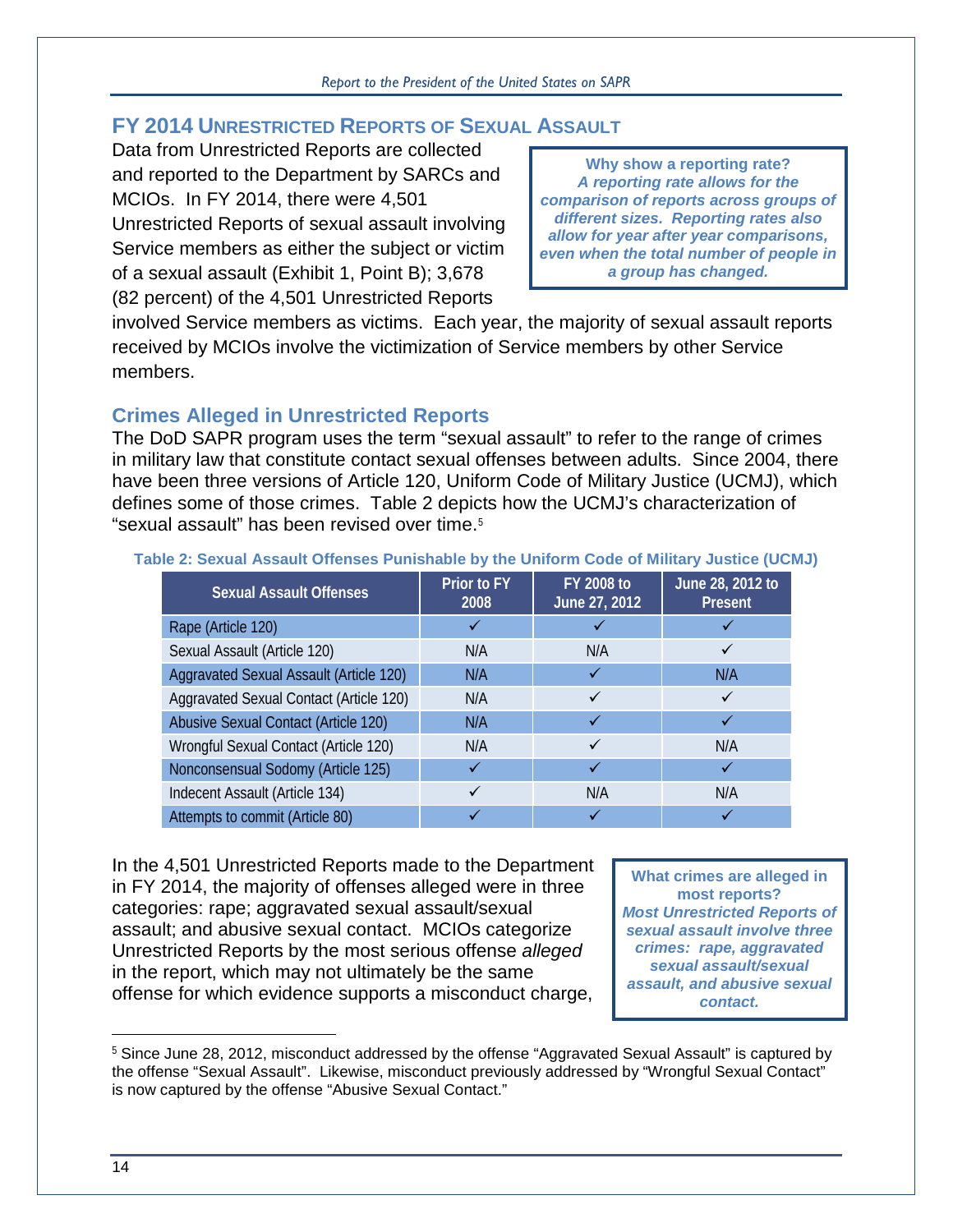

if any. [Exhibit 7](#page-18-0) shows the proportions of offenses as originally alleged in Unrestricted Reports in FY 2014.



**Exhibit 7: Offenses Originally Alleged in Unrestricted Reports of Sexual Assault, FY 2014**

#### <span id="page-18-0"></span>**Investigations of Unrestricted Reports**

**Abusive Sexual Contact**

According to DoD policy, all Unrestricted Reports must be referred for investigation by an MCIO. However, reports received for incidents prior to military service usually cannot be investigated by MCIOs when the alleged offender is not subject to military law. In FY 2014, MCIOs initiated 3,586 sexual assault investigations [\(Exhibit 1,](#page-11-0) Point D). The length of an investigation depends on a number of factors, including:

- The offense alleged;
- The location and availability of the victim, subject, and witnesses;
- The amount and kind of physical evidence gathered during the investigation; and
- The length of time required for crime laboratory analysis of evidence.

Depending on these and other factors, investigation length may range from a few months to over a year. For example, the average length of a sexual assault investigation in FY 2014 was 4.7 months. Consequently, sexual assault investigations and their outcomes can span multiple reporting periods. Of the 3,818 sexual assault investigations completed during FY 2014 [\(Exhibit 1,](#page-11-0) Point F), 2,271 were opened in FY 2014 and 1,547 were opened in years prior to FY 2014.

• The outcomes of 1,315 ongoing sexual assault investigations that were opened in FY 2014 but not completed by September 30, 2014, along with the outcomes of pre-FY 2014 investigations that were not completed by the end of FY 2014, will be documented in future reports [\(Exhibit 1,](#page-11-0) Point E).

MCIOs reported that 49 of the 4,353 subjects in investigations completed in FY 2014 had a previous investigation for a sexual assault allegation.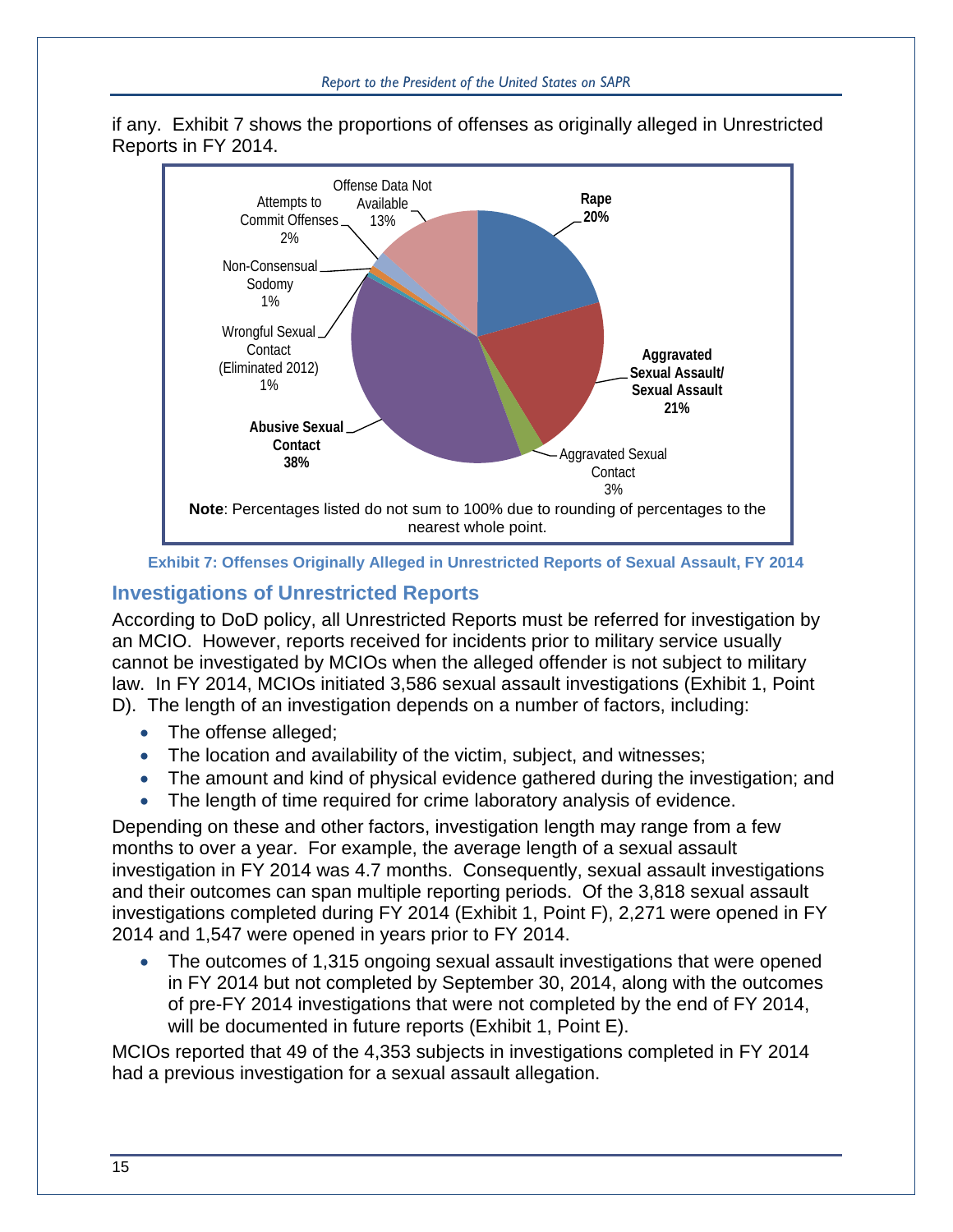# **Sexual Assault Subject Dispositions in FY 2014**

Congress requires the Department to report on the dispositions (outcomes) of the sexual assault allegations made against Service members. At the end of FY 2014, there were 3,520 subjects with disposition information to report [\(Exhibit 1,](#page-11-0) Point J).

The goals of a criminal investigation are to identify which crimes have been committed, who has been victimized, and who may be held accountable for the crime. The Department seeks to hold those Service members who have committed sexual assault appropriately accountable based on the available evidence. However, in order to comply with Congressional and White House reporting requirements, the Department's sexual assault data represent a twelve-month snapshot in time. Consequently, at the end of FY 2014, some subject dispositions were still in progress and will be reported in forthcoming years' reports.

The 3,520 subjects from DoD investigations for whom dispositions were reported in FY 2014 included Service members, U.S. civilians, foreign nationals, and subjects that could not be identified [\(Exhibit 1](#page-11-0) and [Exhibit 8,](#page-19-0) Point J).



<span id="page-19-0"></span>**Exhibit 8: FY 2014 Subjects Outside DoD Legal Authority**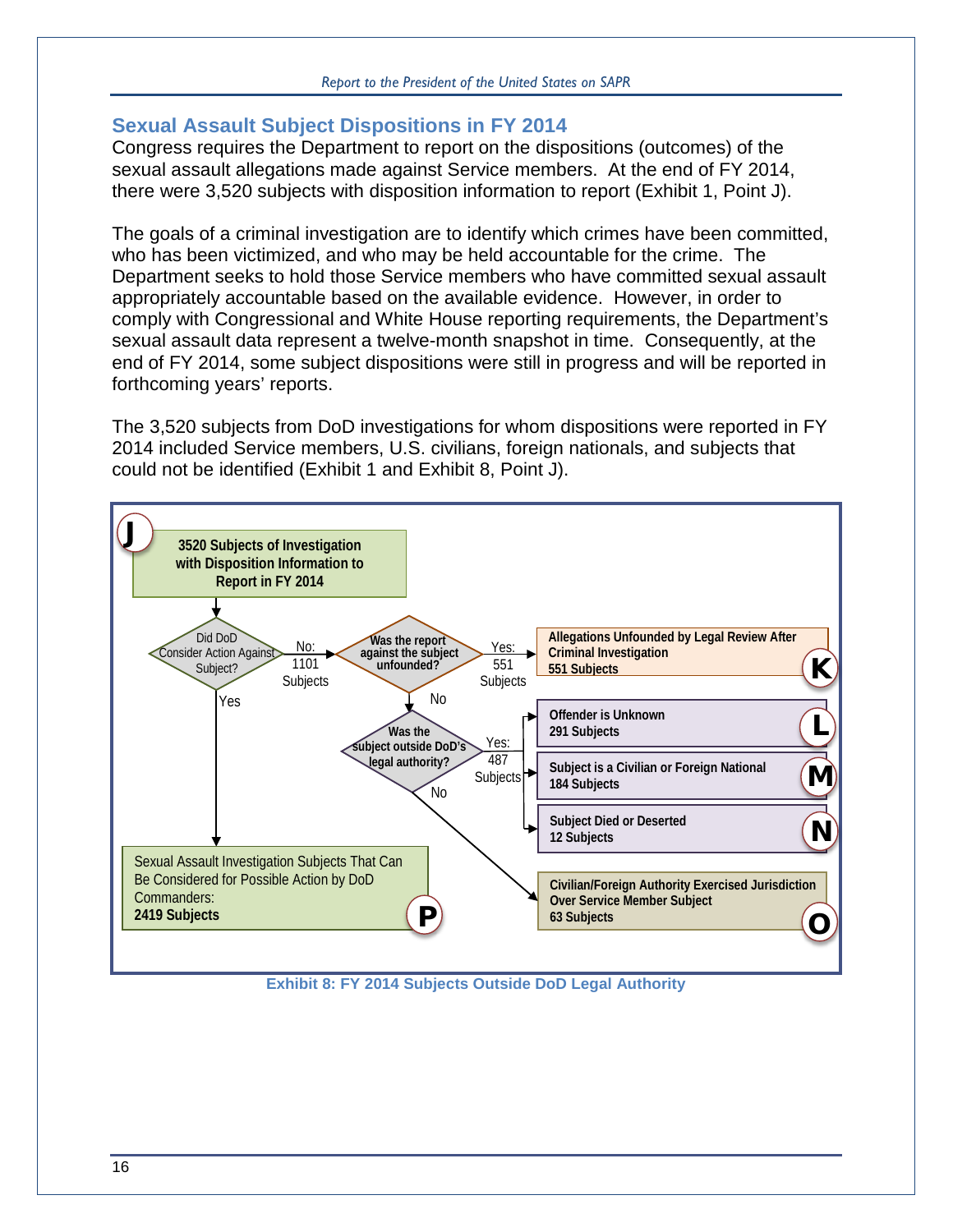#### *Report to the President of the United States on SAPR*

A key difference between the civilian and military legal systems is that in the civilian system, a prosecuting attorney may review the evidence and, if appropriate, file charges against all identified suspects within the attorney's area of legal authority. **However, for the vast majority of cases in the military justice system, commanders are limited to taking legal or disciplinary** 

**Can the Department take action against everyone it investigates?** *No. In FY 2014, the Department could not take action against 1,101 subjects because they were outside the Department's legal authority, a civilian/foreign authority exercised jurisdiction over a Service member subject, or the allegations of sexual assault against them were unfounded.*

**action against only those Service members who are subject to the UCMJ.** Each year, the Department lacks jurisdiction over several hundred subjects in its sexual assault reports/investigations. In FY 2014, the Department could not consider taking action against 1,101 subjects because the allegations of sexual assault against them were unfounded, because the subjects were outside of the Department's legal authority (for example, they could not be identified, they were civilian or foreign nationals or they had died or deserted), or because the subjects were Service members being prosecuted by a civilian/foreign authority.

When at the end of a criminal investigation a legal review of the available evidence indicates the individual accused of sexual assault did not commit the offense, the offense did not occur, or the offense was improperly reported as a sexual assault, the allegations against the subject are considered to be unfounded. As a result, no action is taken against the accused.

• Allegations against 551 subjects were deemed unfounded (false or baseless) by a legal review after criminal investigation in FY 2014 [\(Exhibit 8](#page-19-0)**,** Point K).

The Department's legal authority extends only to those persons subject to the UCMJ. As a result, 487 subjects of DoD investigations fell outside its authority for disciplinary action:

- There were 291 subjects who remained unidentified despite a criminal investigation [\(Exhibit 8](#page-19-0)**,** Point L).
- The Department could not take action against 184 civilians or foreign nationals because they were not subject to military law [\(Exhibit 8](#page-19-0)**,** Point M).
- Twelve subjects died or deserted before disciplinary action could be taken against them [\(Exhibit 8,](#page-19-0) Point N).

While a Service member is always under the legal authority of the Department, sometimes a civilian authority or foreign government will exercise its legal authority over a Service member who is suspected of committing a crime within its jurisdiction. This year, a civilian or foreign authority addressed the alleged misconduct of 63 Service member subjects [\(Exhibit 8](#page-19-0)**,** Point O).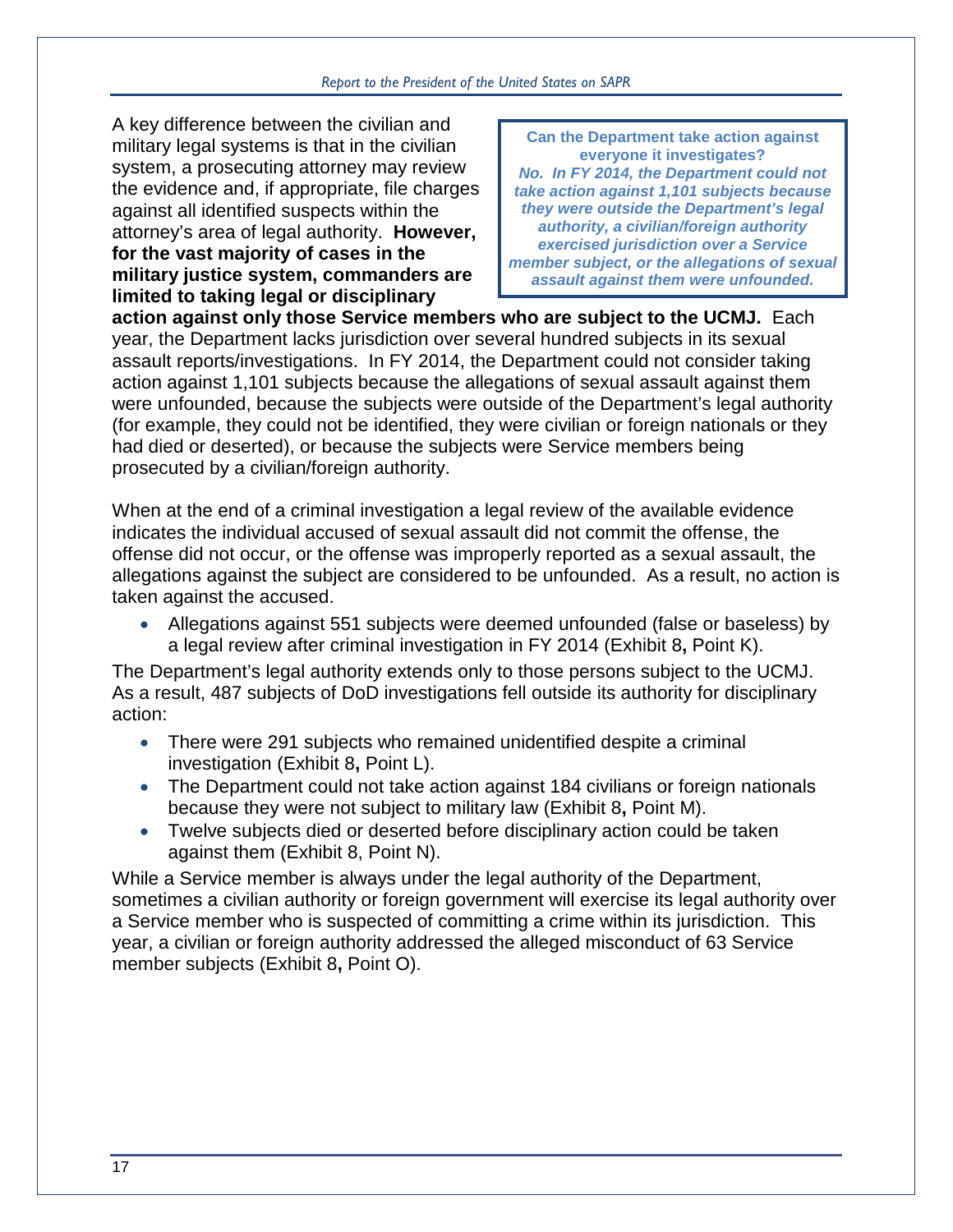# **Military Subjects Considered for Disciplinary Action**

In FY 2014, 2,419 subjects investigated for sexual assault were Service members under the authority of the Department [\(Exhibit 9,](#page-22-0) Point P, and [Table 3\)](#page-21-0). However, legal factors sometimes prevent disciplinary action from

**What percentage of Service member subjects who received disciplinary action for sexual assault had courtmartial charges preferred against them in FY 2014? 66%**

*In FY 2007, only 30% of subjects receiving disciplinary action had court-martial charges preferred against them.*

being taken against some subjects. For example, commanders were unable to take disciplinary action against 600 of these military subjects because there was insufficient evidence of an offense to prosecute, the victim declined to participate in the military justice process, or the statute of limitations had expired [\(Exhibit 9,](#page-22-0) Point U and [Table 3\)](#page-21-0).

<span id="page-21-0"></span>

| <b>Subject Disposition Category</b>                                                 | <b>Military Subject</b><br><b>Dispositions</b><br><b>Reported in FY14</b> |  |
|-------------------------------------------------------------------------------------|---------------------------------------------------------------------------|--|
| Military Subjects in Sexual Assault Cases Reviewed for Possible Disciplinary Action | 2,419                                                                     |  |
| <b>Evidence Supported Commander Action</b>                                          | 1,764                                                                     |  |
| <b>Sexual Assault Offense Action</b>                                                | 1,380                                                                     |  |
| Court-Martial Charge Preferred (Initiated)                                          | 910                                                                       |  |
| Nonjudicial Punishment (Article 15, UCMJ)                                           | 283                                                                       |  |
| Administrative Discharge                                                            | 85                                                                        |  |
| Other Adverse Administrative Action                                                 | 102                                                                       |  |
| Evidence Only Supported Action on a Non-sexual Assault Offense                      | 384                                                                       |  |
| Court-Martial Charge Preferred (Initiated)                                          | 41                                                                        |  |
| Nonjudicial Punishment (Article 15, UCMJ)                                           | 235                                                                       |  |
| Administrative Discharge                                                            | 23                                                                        |  |
| Other Adverse Administrative Action                                                 | 85                                                                        |  |
| <b>Unfounded by Command/Legal Review</b>                                            | 55                                                                        |  |
| <b>Commander Action Precluded</b>                                                   | 600                                                                       |  |
| <b>Victim Died</b>                                                                  | $\theta$                                                                  |  |
| Victim Declined to Participate in the Military Justice Action                       | 244                                                                       |  |
| Insufficient Evidence to Prosecute                                                  | 345                                                                       |  |
| <b>Statute of Limitations Expired</b>                                               | 11                                                                        |  |

#### **Table 3: Military Subject Dispositions in FY 2014**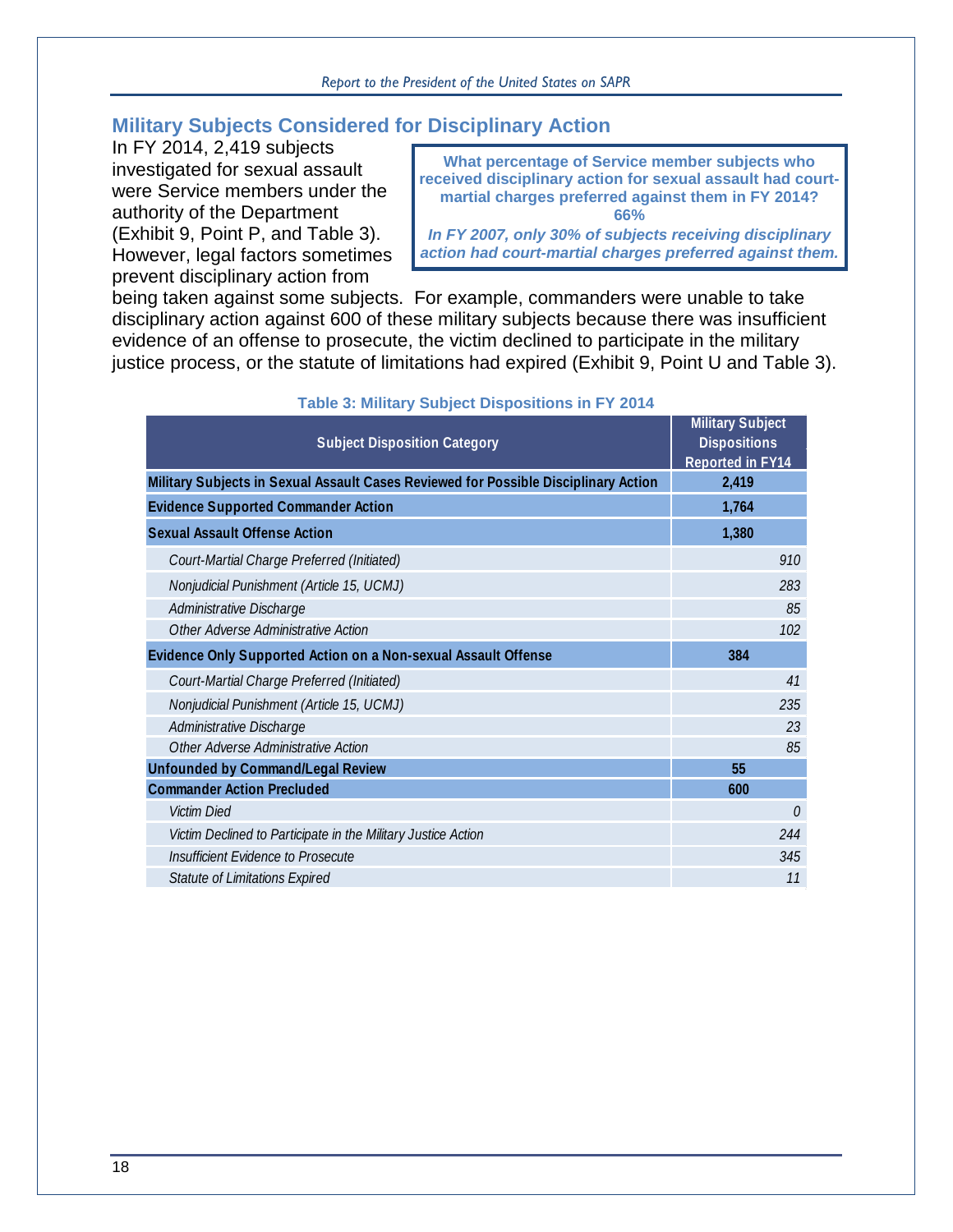#### *Report to the President of the United States on SAPR*



**Exhibit 9: Dispositions of Subjects Under DoD Legal Authority, FY 2014**

<span id="page-22-0"></span>In addition, commanders declined to take action against 55 military subjects because, after a review of the facts of the case with a military attorney, they determined the allegations against those subjects were false or baseless (unfounded; [Exhibit 9,](#page-22-0) Point V and [Table 3\)](#page-21-0). Since FY 2009, the percentage of Service member subjects for whom command action was precluded or declined has decreased. [Exhibit 10](#page-23-0) illustrates that DoD authorities were able to hold a larger percentage of Service member subjects appropriately accountable in FY 2014 than in FY 2009.

For 1,764 military subjects, commanders had sufficient evidence and the legal authority to support some form of disciplinary action for a sexual assault offense or other misconduct [\(Exhibit 9,](#page-22-0) Point Q and [Table 3\)](#page-21-0). When a subject receives more than one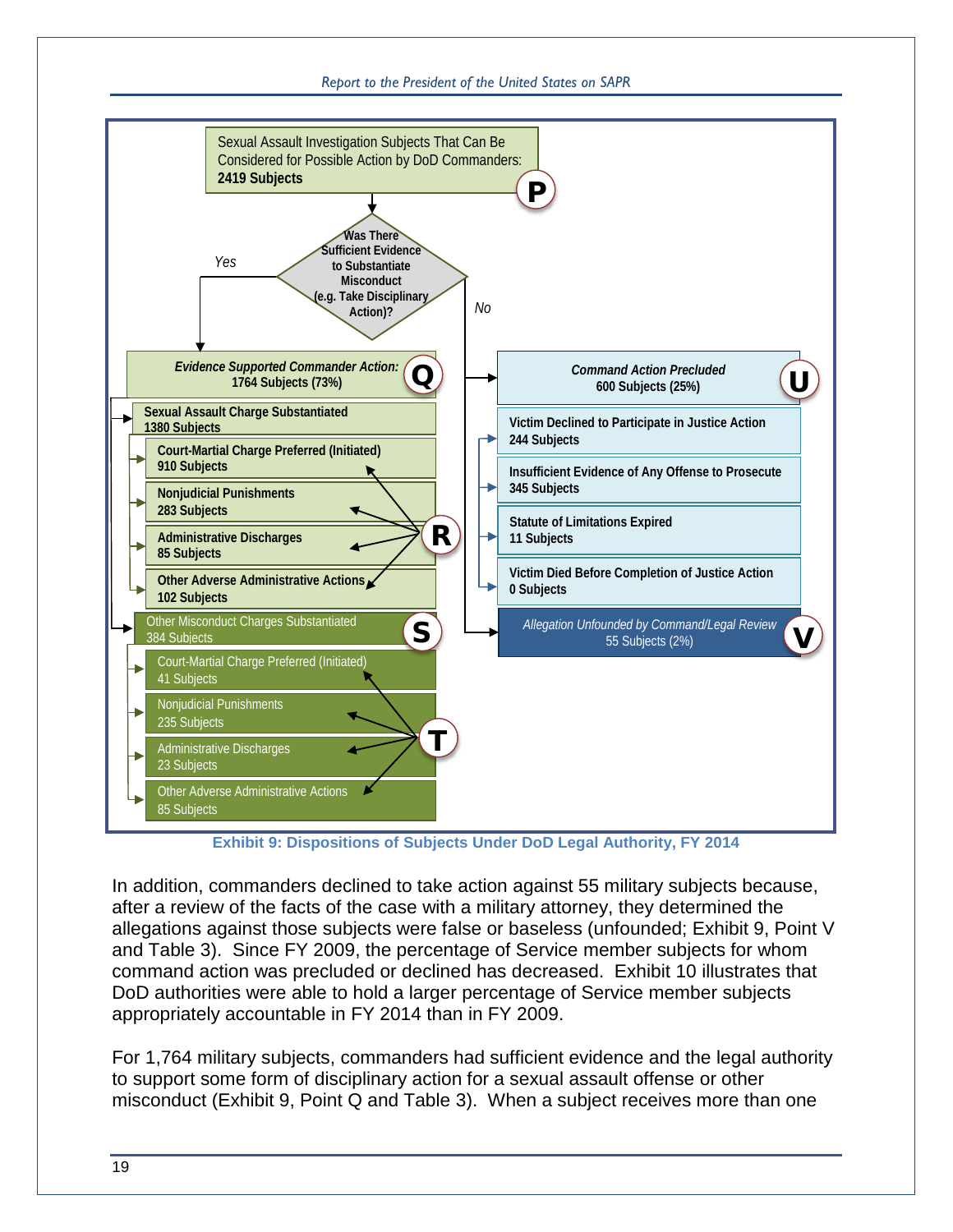disposition, only the most serious disciplinary action is reported (in descending order: preferral of court-martial charges, nonjudicial punishment, administrative discharge, and other adverse administrative action).

The following represents the command actions taken for the 1,380 subjects for whom it was determined a sexual assault offense warranted discipline: 66 percent (910 subjects) had courts-martial charges preferred (initiated) against them, 21 percent (283 subjects) were entered into proceedings for nonjudicial punishment under Article 15 of the UCMJ, and 14 percent (187 subjects) received a discharge or another adverse administrative action [\(Exhibit 9,](#page-22-0) Point R and [Table 3\)](#page-21-0).



<span id="page-23-0"></span>**Exhibit 10: Percentage of Military Subjects with Misconduct Substantiated, Command Action Precluded, and Command Action Declined, FY 2009 – FY 2014**

For 384 subjects, evidence supported command action for other misconduct discovered during the sexual assault investigation (such as making a false official statement, adultery, underage drinking, or other crimes under the UCMJ), but not a sexual assault charge [\(Exhibit 9,](#page-22-0) Point S and [Table 3\)](#page-21-0). Of these 384 military subjects for whom probable cause existed only for a non-sexual assault offense: 11 percent (41 subjects) had court-martial charges preferred against them, 61 percent (235 subjects) were entered into proceedings for nonjudicial punishment, and 28 percent (108 subjects) received some form of adverse administrative action or discharge [\(Exhibit 9](#page-22-0)**,** Point T and [Table 3\)](#page-21-0).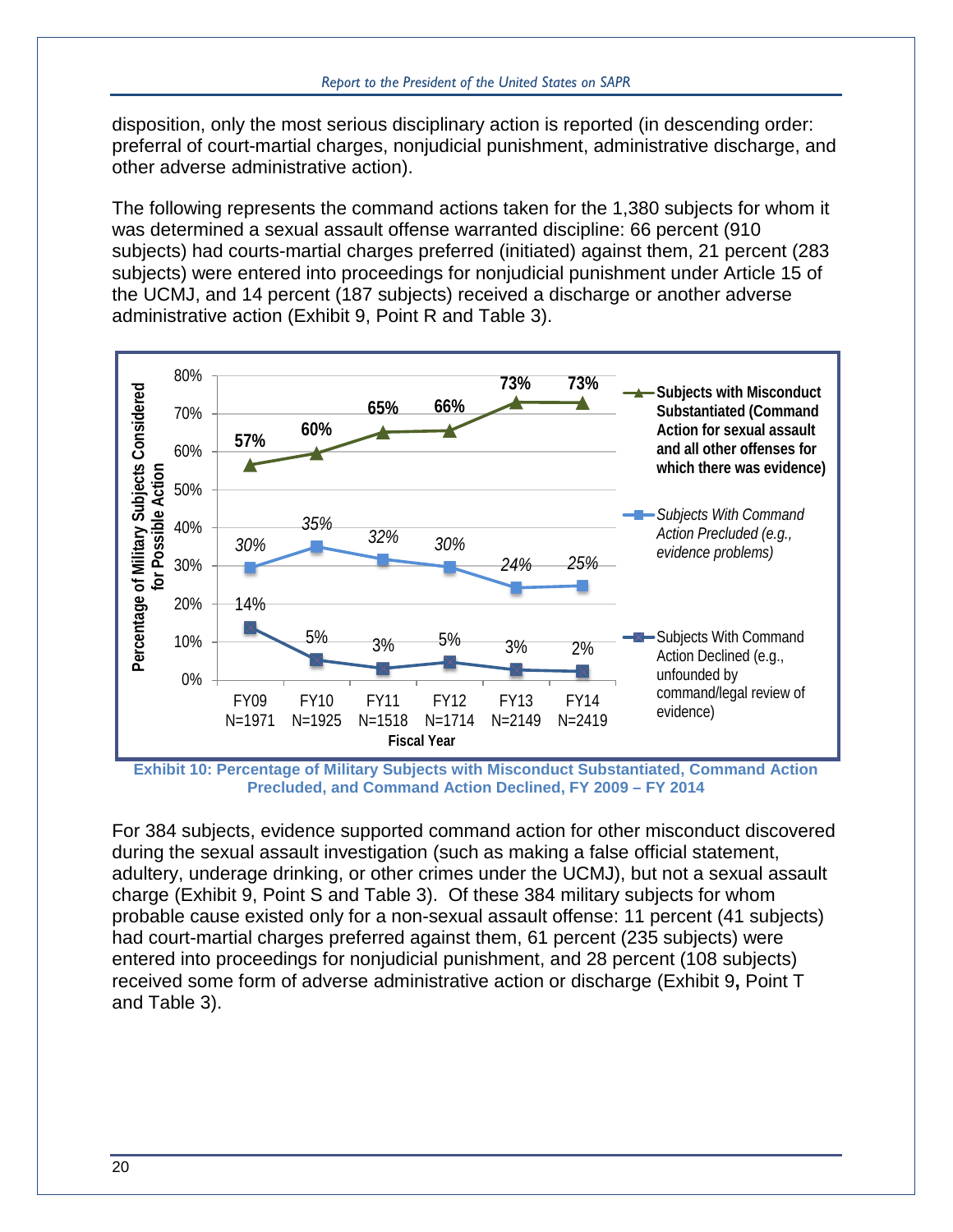## **Military Justice**

The following information describes what happens once a military subject's commander finds that there is sufficient evidence to take disciplinary action. [Exhibit 11](#page-24-0) shows that, from FY 2007 to FY 2014, commanders' preferral of court-martial charges against military subjects for sexual assault offenses increased from 30 percent of subjects in FY 2007 to 66 percent of subjects in FY 2014. During the same period, nonjudicial punishment, other adverse administrative actions, and administrative discharges decreased substantially.



Other misconduct (false official statement, adultery, etc.) is not shown.

2. Percentages listed for some years exceed 100% due to rounding of percentages to the nearest whole point.

#### *Courts-Martial for a Sexual Assault Offense*

As noted previously, of the 1,380 military subjects against whom disciplinary action was initiated for a sexual assault offense, 910 had court-martial charges preferred against

them [\(Exhibit 9,](#page-22-0) Point R and [Table](#page-21-0)  [3\)](#page-21-0). [Exhibit 12](#page-26-0) illustrates what happened to these subjects after their commanders preferred courtmartial charges. The dispositions and the sentences imposed by courts-martial are for those subjects with at least one sexual

**What percentage of Service member subjects charged and tried for sexual assault offenses were convicted in FY 2014, and what kind of punishment did they receive?** *72% of Service members tried for a sexual assault offense were convicted of at least one charge at trial. Most subjects received four kinds of punishment:*  **Confinement, a Fine or Forfeiture of Pay, Reduction in Rank, and a Punitive Discharge or Dismissal***.*

<span id="page-24-0"></span>**Exhibit 11: Breakdown of Disciplinary Actions Taken Against Subjects for Sexual Assault Offenses, FY 2007 – FY 2014**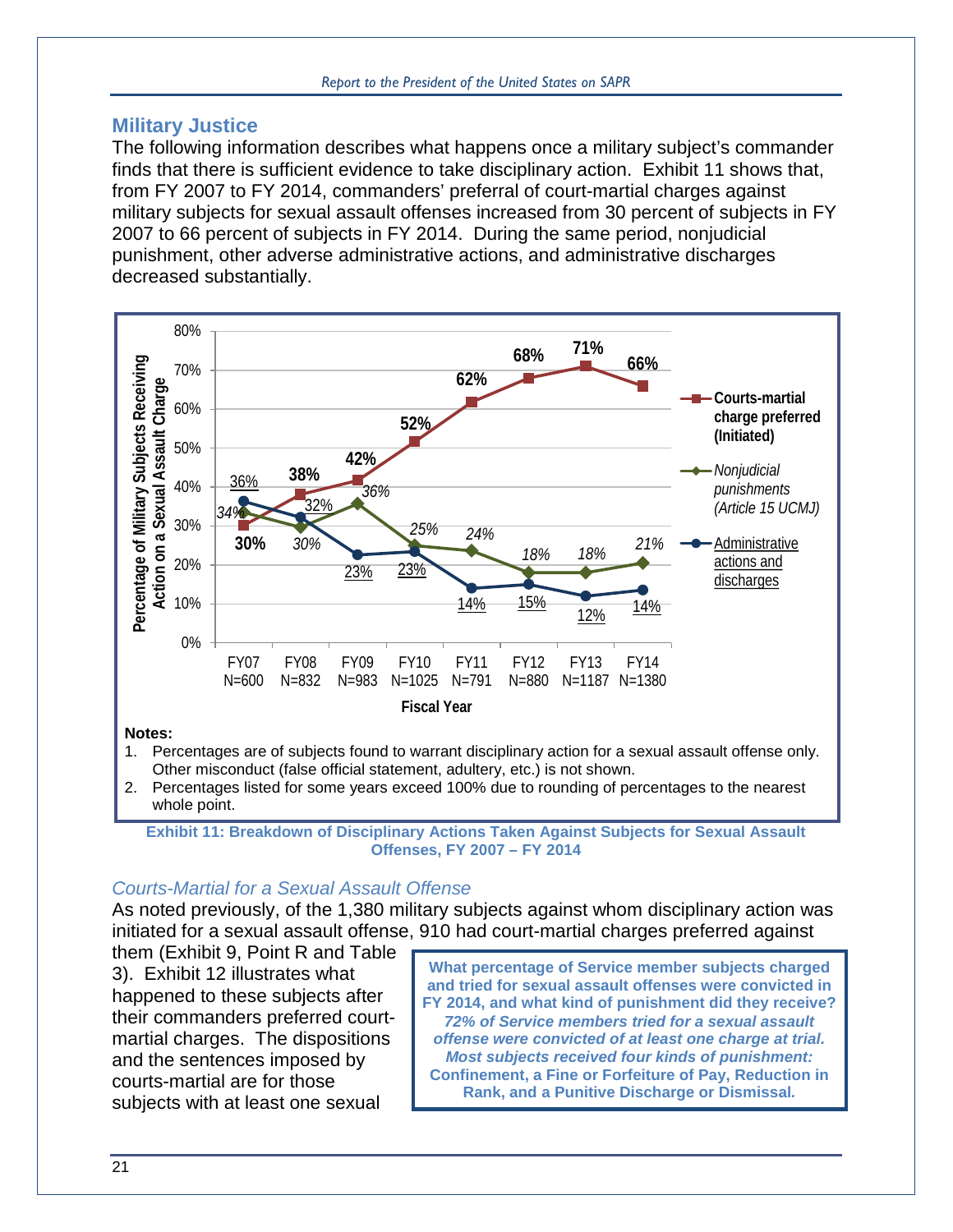assault charge adjudicated in FY 2014. Of the 910 subjects who had court-martial charges preferred against them for at least one sexual assault charge in FY 2014, 735 subjects' court-martial outcomes were completed by the end of the FY:

- Court-martial charges against 149 subjects were dismissed. However, commanders used evidence gathered during the sexual assault investigations to take nonjudicial punishment against 41 of the 149 subjects (nonjudicial punishment was initiated but dismissed for six of these subjects, leaving 35 subjects with a nonjudicial punishment imposed). The punishment may have been for any kind of misconduct for which there was evidence. The 35 subjects who received nonjudicial punishment were adjudged five categories of punishment: reductions in rank, fines or forfeitures of pay, restriction, extra duty, and reprimand.
- Ninety subjects were granted a resignation or discharge instead of court-martial.
- Of the 496 subjects whose cases proceeded to trial: 359 subjects (72 percent) were convicted on any charge at court-martial. Most convicted Service members received at least four kinds of punishment: confinement, reduction in rank, fines or forfeitures, and a discharge (enlisted) or dismissal (officers) from service.
- Initial data indicate that sex offender registration was required for at least 175 military members convicted for a qualifying offense at court-martial.
- One hundred and thirty-seven subjects (28 percent) were acquitted of all charges.

Resignations and discharges in lieu of court-martial are granted by the Department in certain circumstances and may only occur after court-martial charges have been preferred against the accused. For such an action to occur, the accused must initiate the process. Resignation or discharge in lieu of court-martial requests include a statement of understanding of the offense(s) charged and the consequences of administrative separation, an acknowledgement that any separation could possibly have a negative characterization, and an acknowledgement that the accused is guilty of an offense for which a punitive discharge is authorized or a summary of the evidence supporting the guilt of the accused. These statements are not admissible in courtmartial should the request ultimately be disapproved. Discharges of enlisted personnel in lieu of court-martial are usually approved at the Special Court-Martial Convening Authority level. Resignations of officers in lieu of court-martial are approved by the Secretary of the Military Department.

In FY 2014, 75 of 85 enlisted members who received a discharge in lieu of court-marital were separated Under Other Than Honorable Conditions (UOTHC), the lowest characterization of discharge possible administratively (information was not available for the other ten subjects). The UOTHC discharge characterization is recorded on the Service member's DD Form 214, Record of Military Service, and significantly limits separation and post-service benefits from the Department and DVA. Military Service policies, codified in the FY 2013 NDAA, direct that those Service members who are convicted of a sexual assault, but who do not receive a punitive discharge at courtmartial, should be processed for administrative discharge. This year, the Service documented that 47 convicted subjects that did not receive a punitive discharge or dismissal will be processed for administrative separation from military service.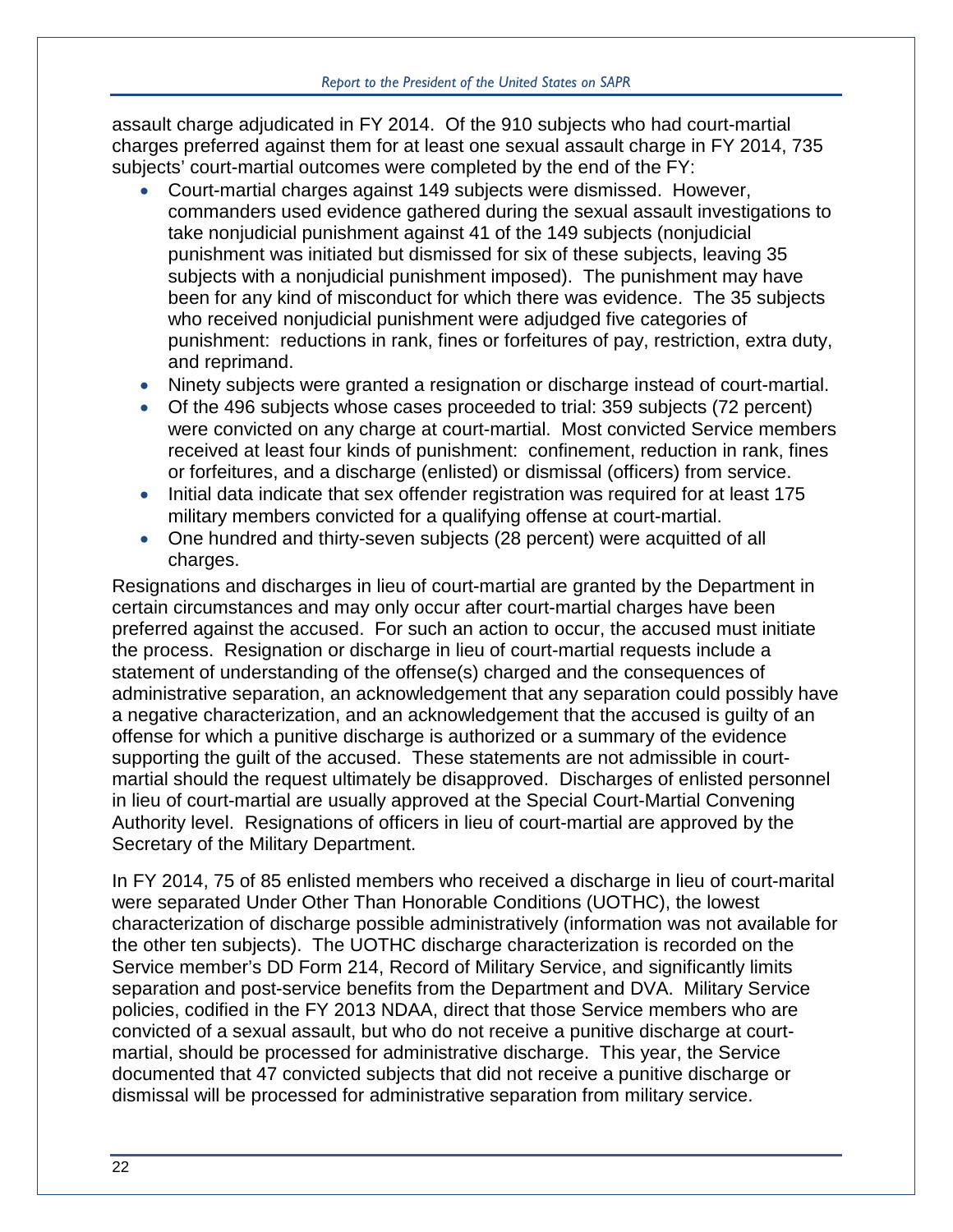*Report to the President of the United States on SAPR*

<span id="page-26-0"></span>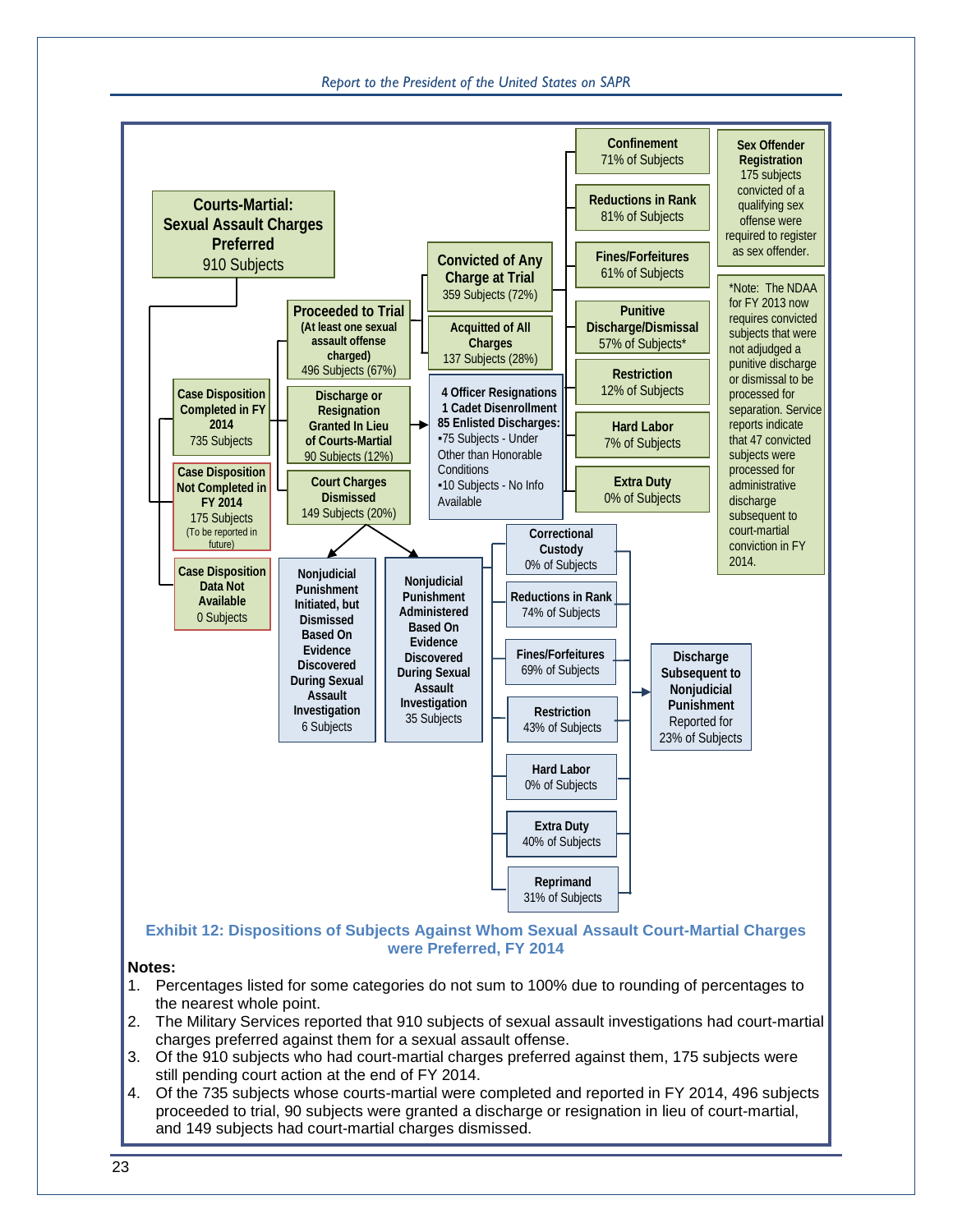#### **Exhibit 12 notes, continued:**

- 5. In cases in which a discharge or resignation in lieu of court-martial is requested and approved, the characterization of the discharge is UOTHC, unless a higher characterization is justified (see also the discussion of administrative discharge characterizations in the "Administrative Discharges and Adverse Administrative Actions" section of the report). Of the 149 subjects with dismissed charges, commanders imposed nonjudicial punishment on 35 subjects. Most of these 35 subjects received two kinds of punishment: a reduction in rank and a fine or forfeiture of pay.
- 6. Of the 496 subjects whose cases proceeded to trial, 359 (72%) were convicted of at least one charge. Conviction by courts-martial may result in a combination of punishments. Consequently, convicted Service members could be adjudged one or more of the punishments listed. However, in most cases, they received at least four kinds of punishment: confinement, a reduction in rank, a fine or forfeiture of pay, and a punitive discharge (bad conduct discharge, dishonorable discharge, or dismissal (officers). The NDAA for FY 2013 now requires mandatory administrative separation processing for all Service members convicted of a sexual assault offense.

#### *Nonjudicial Punishment*

Nonjudicial punishment is administered in accordance with Article 15 of the UCMJ and empowers commanding officers to impose penalties on Service members when there is sufficient evidence of a minor offense under the UCMJ. Nonjudicial punishment allows commanders to address some types of sexual assault and other misconduct by Service members that may not warrant prosecution in a military or civilian court. With nonjudicial punishment a commander can take a variety of corrective actions, including demotions, fines/forfeitures, and restrictions on liberty. Nonjudicial punishment may support a rationale for discharging military subjects with a less than an honorable discharge. The Service member may demand trial by court-martial instead of accepting nonjudicial punishment by the commander.

**Do military commanders use nonjudicial punishment as their primary means of discipline for sexual assault crimes?** *No* 

*Only 21% of subjects who received disciplinary action for a sexual assault crime received nonjudicial punishment in FY 2014. Most subjects (66%) had court-martial charges preferred against them.*

Of the 1,380 military subjects who received disciplinary action on a sexual assault offense, 283 received nonjudicial punishment [\(Exhibit 9](#page-22-0)**,** Point R and [Table 3\)](#page-21-0).

[Exhibit](#page-28-1) 13 displays the outcomes of nonjudicial punishment actions taken against subjects on a sexual assault charge in FY 2014. Of the 258 subjects whose

nonjudicial punishments were completed in FY 2014, 90 percent of subjects were found guilty by the commander and received punishment. Nearly all of the administered nonjudicial punishments were for a contact (non-penetrating) sex offense. Most subjects who received nonjudicial punishment received at least three kinds of punishment: reduction in rank, a fine or forfeiture of pay, and extra duty. Available Military Service data indicated that for 59 subjects (25 percent of those administered nonjudicial punishment) the nonjudicial punishment served as grounds for a subsequent administrative discharge. Characterizations of these discharges were as follows:

| Honorable Discharge               | 7 Subjects  |
|-----------------------------------|-------------|
| <b>General Discharge</b>          | 24 Subjects |
| <b>Under Other Than Honorable</b> | 20 Subjects |
| Uncharacterized                   | 8 Subjects  |
| <b>Total</b>                      | 59 Subjects |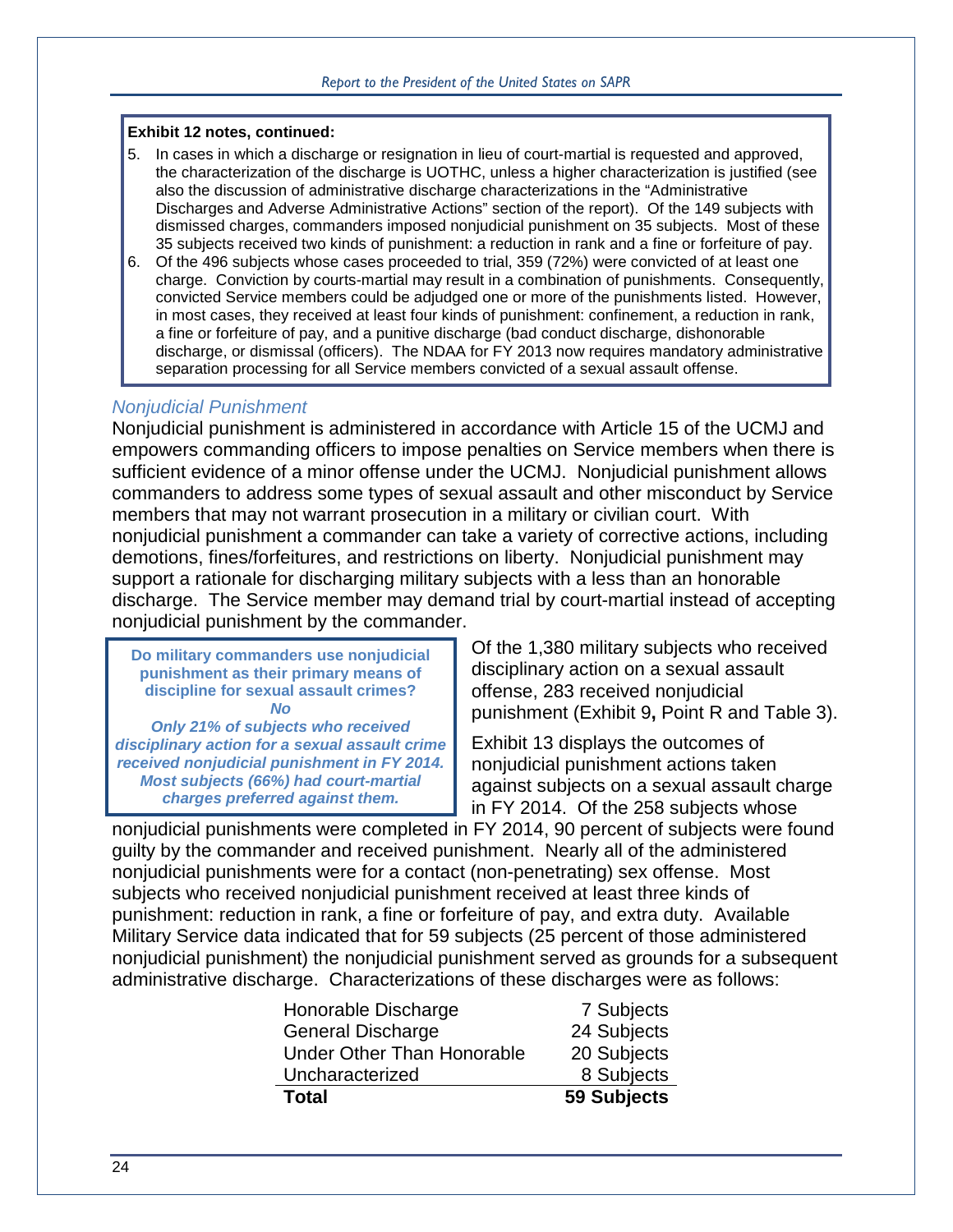*Report to the President of the United States on SAPR*



<span id="page-28-1"></span><span id="page-28-0"></span>A legal review of evidence sometimes indicates that the court-martial process or nonjudicial punishments are not appropriate means to address allegations of misconduct against the accused. However, military commanders have other means at their disposal to hold offenders appropriately accountable. Administrative discharges may be used to address an individual's misconduct, lack of discipline, or poor suitability for continued service. There are three characterizations of administrative discharges: Honorable, General, and Under Other Than Honorable (UOTHC). General and UOTHC discharges may limit those discharged from receiving full entitlements and benefits from both the DoD and DVA. Commanders processed 85 subjects in sexual assault investigations for administrative discharge in FY 2014 [\(Exhibit 9,](#page-22-0) Point R and [Table 3\)](#page-21-0). Twelve members have faced an administrative discharge board and are pending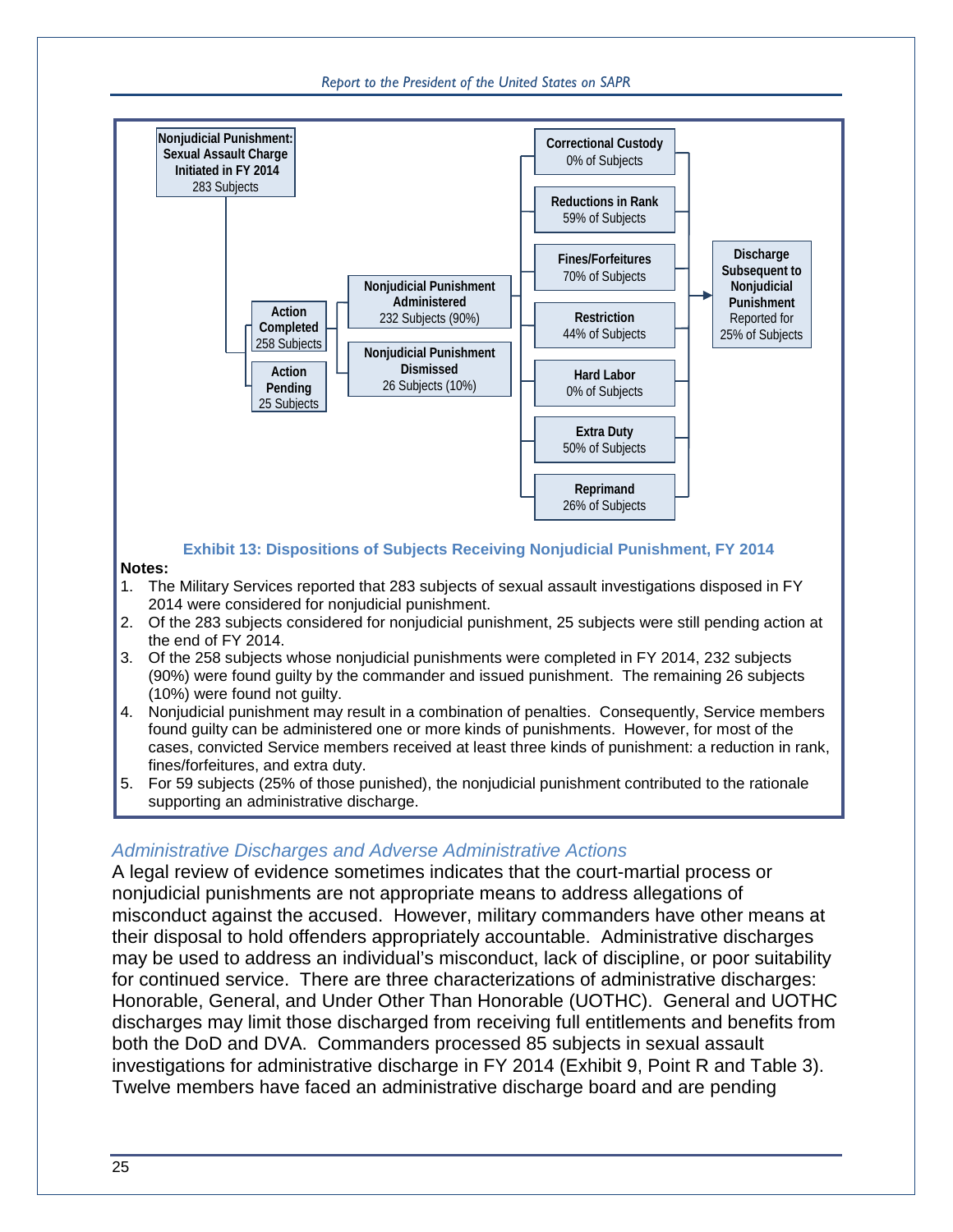characterizations or were retained. Characterizations of the completed discharges were as follows:

| <b>Total</b>                      | <b>73 Subjects</b> |
|-----------------------------------|--------------------|
| Uncharacterized                   | 9 Subjects         |
| <b>Under Other Than Honorable</b> | 39 Subjects        |
| <b>General Discharge</b>          | 22 Subjects        |
| Honorable Discharge               | 3 Subjects         |

In FY 2014, commanders took adverse administrative actions against 102 subjects investigated for a sexual assault offense [\(Exhibit 9,](#page-22-0) Point R and [Table 3\)](#page-21-0). Adverse administrative actions are typically used when available evidence does not support more serious disciplinary action. Adverse administrative actions can have a serious impact on one's military career, have no equivalent form of punishment in the civilian sector, and may consist of Letters of Reprimand, Letters of Admonishment, and Letters of Counseling. These actions may also include but are not limited to denial of reenlistment, the cancellation of a promotion, and the cancellation of new or special duty orders. Cadets and midshipmen are subject to an administrative disciplinary system at Military Service Academies. These systems address misconduct that can ultimately be grounds for disenrollment from the Academy and, when appropriate, a requirement to reimburse the government for the cost of education.

#### *Probable Cause Only for a Non-Sexual Assault Offense*

The sexual assault investigations conducted by MCIOs sometimes do not find sufficient evidence to support disciplinary action against the subject on a sexual assault charge, but may uncover other forms of chargeable misconduct. When this occurs, the Department seeks to hold those Service members who have committed other misconduct appropriately accountable based on the available evidence. In FY 2014, commanders took action against 384 subjects who were originally investigated for sexual assault allegations, but for whom evidence only supported action on non-sexual assault misconduct, such as making a false official statement, adultery, assault, or other crimes (Exhibit 9; [Exhibit 14,](#page-30-0) Point S; and [Table 3\)](#page-21-0).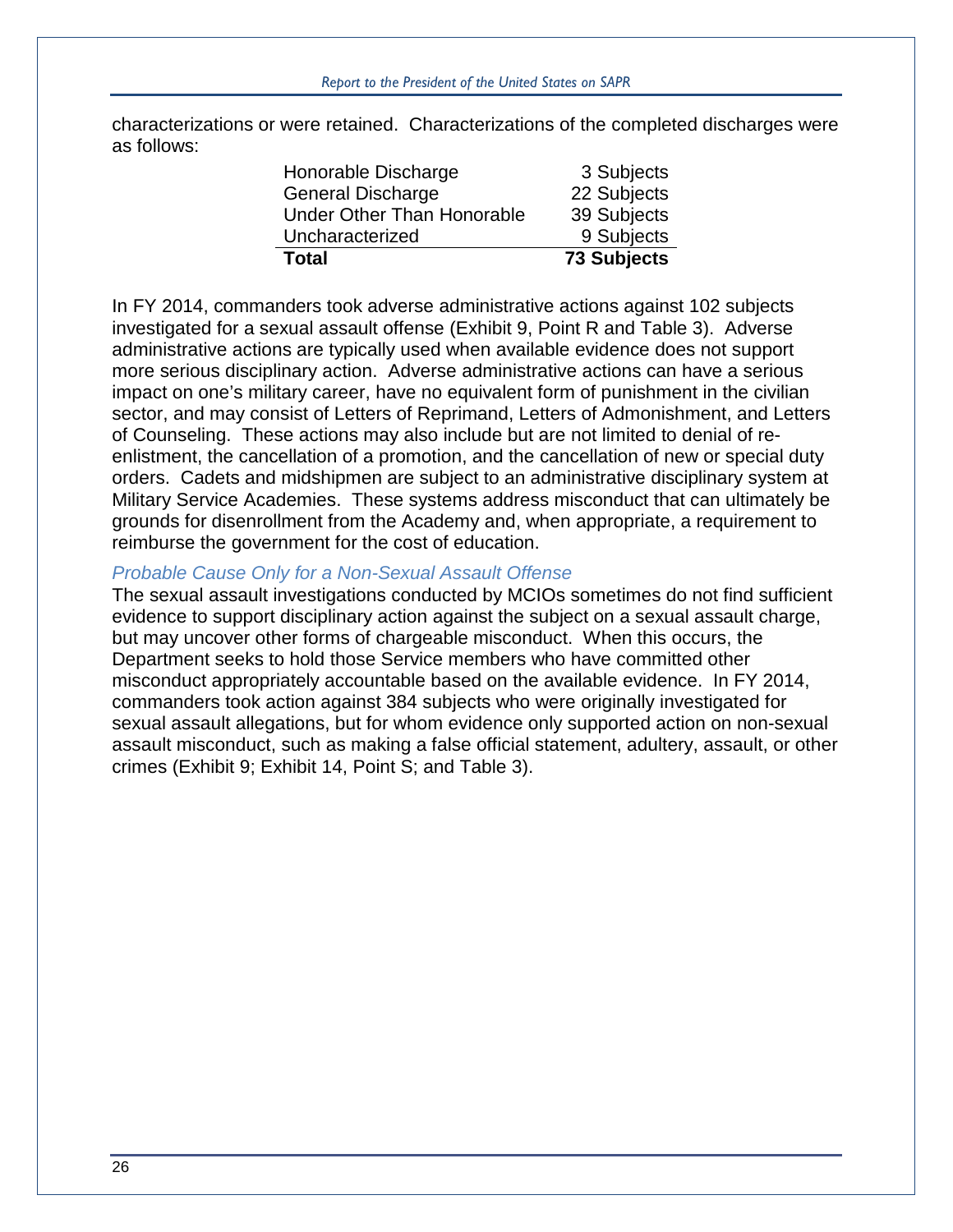#### *Report to the President of the United States on SAPR*



#### **Exhibit 14: Dispositions of Subjects for Whom There was Only Probable Cause for Non-Sexual Assault Offenses, FY 2014**

#### <span id="page-30-0"></span>**Notes:**

- 1. The Military Services reported that investigations of 384 subjects only disclosed evidence of misconduct not considered to be a sexual assault offense under the UCMJ.
- 2. Of the 384 subjects, 41 subjects had court-martial charges preferred against them, 235 subjects were entered into nonjudicial punishment proceedings, 23 subjects received a discharge or separation, and 85 subjects received adverse administrative action.
- 3. Of the 27 subjects whose cases proceeded to courts-martial, 23 subjects were convicted of the charges against them. Most convicted Service members were adjudged a reduction in rank and a fine or forfeiture of pay.
- 4. Of the 235 subjects considered for nonjudicial punishment, 217 were ultimately found guilty. Most subjects received two kinds of punishment: a reduction in rank and fines/forfeitures.
- 5. Some categories do not sum to 100% due to rounding to the nearest whole percentage.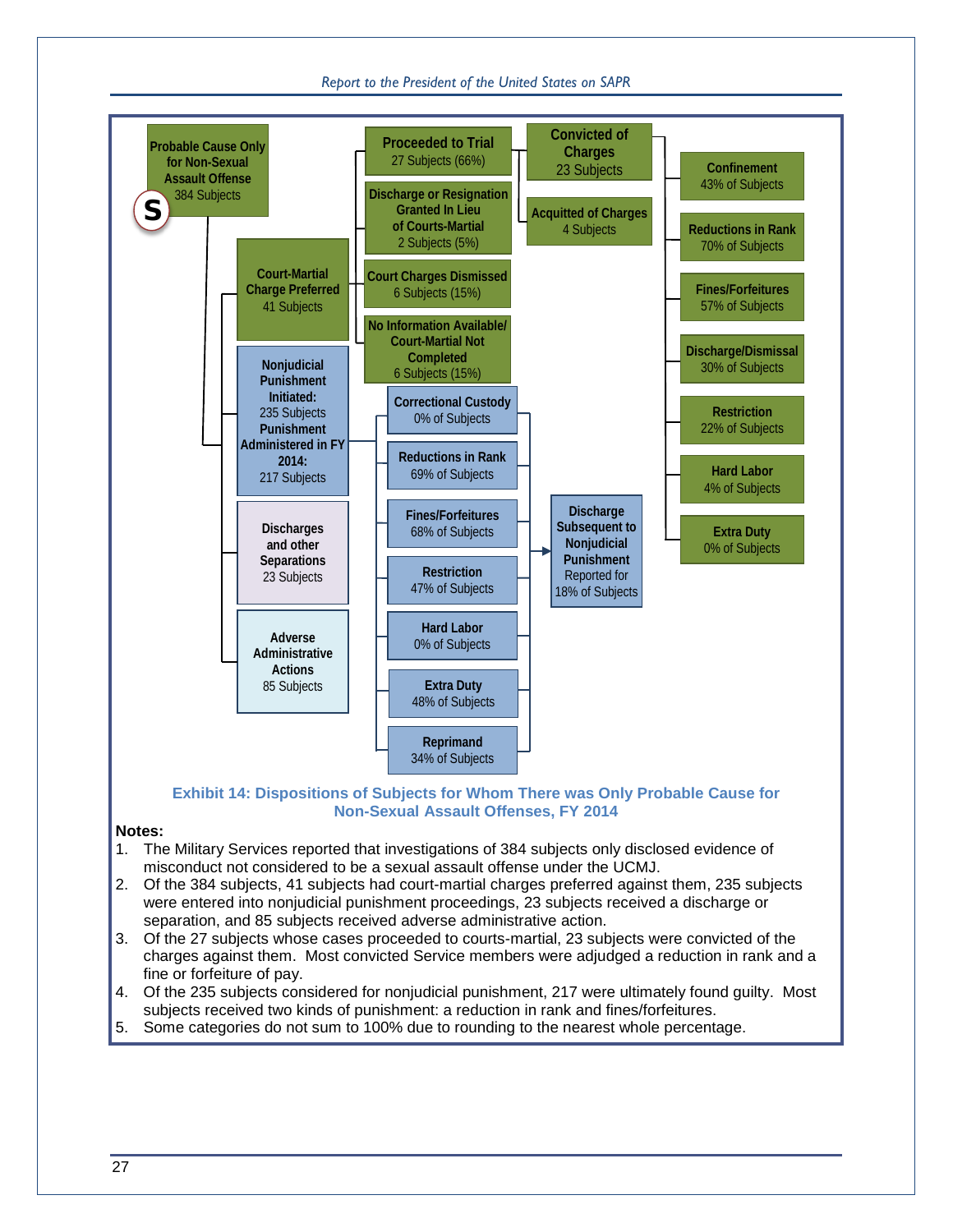#### *Report to the President of the United States on SAPR*

#### *Subjects Outside DoD Legal Authority*

As previously discussed, each year the Department does not have jurisdiction over several hundred subjects in its sexual assault investigations. When the subject of an investigation is a U.S. civilian, a foreign national, or an unidentified subject, they fall outside the Department's legal authority to take any action. Civilian authorities in the United States and the governments of our host nations have primary responsibility for prosecuting U.S. civilians and foreign nationals, respectively, who are accused of perpetrating sexual assault against Service members. In a small percentage of cases each year, a state or host nation will assert its legal authority over a Service member to address alleged misconduct. This typically occurs when a Service member is accused of sexually assaulting a civilian or foreign national at a location where the civilian or foreign authorities possess jurisdiction.



<span id="page-31-0"></span>**Exhibit 15: Subjects Investigated for Sexual Assault by the Department Who Were Outside Its Legal Authority, FY 2009 – FY 2014**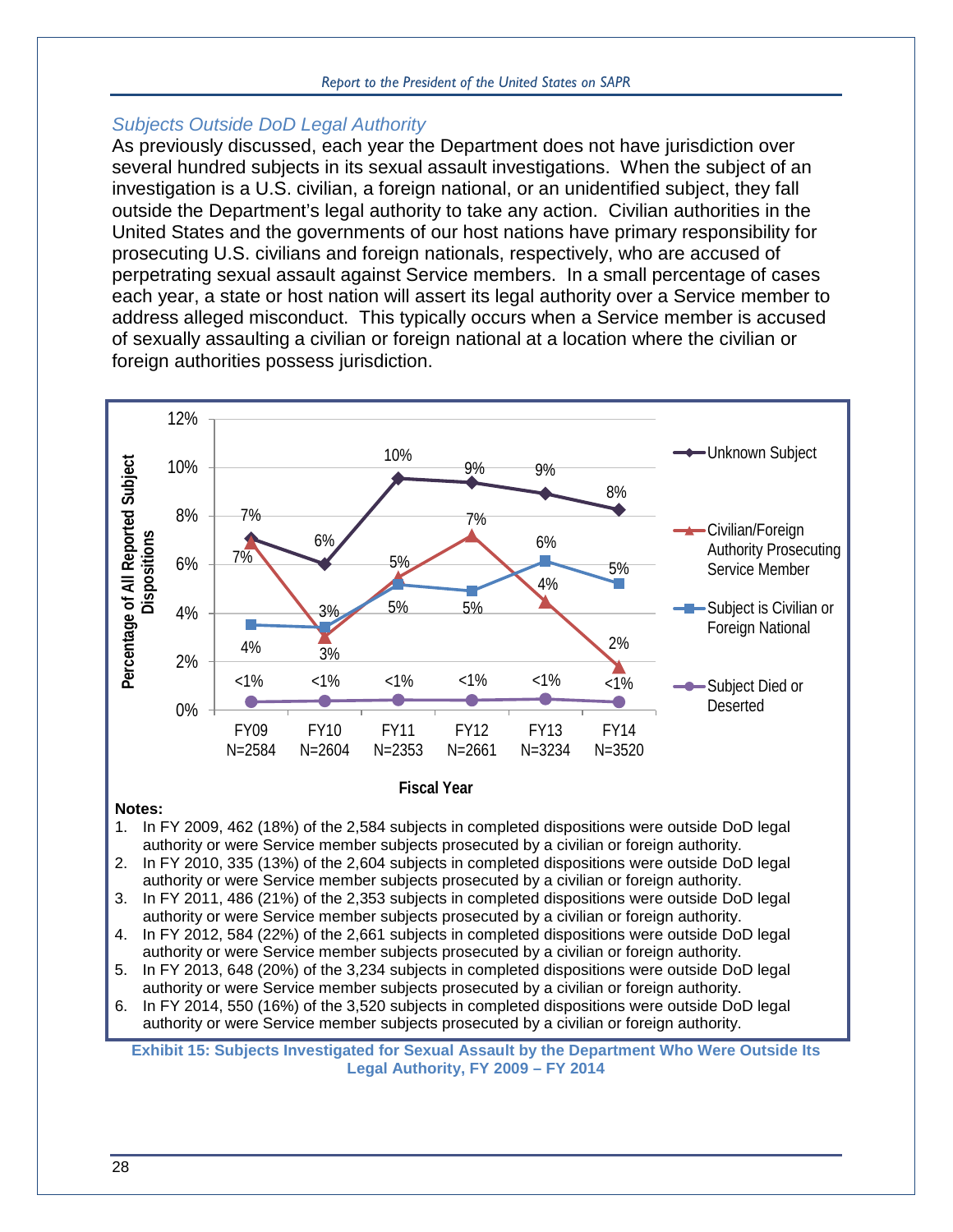While Service members are always under the legal authority of the Department, a civilian or foreign authority may choose to exercise its authority over a Service member anytime he or she is suspected of committing an offense within its jurisdiction. Sometimes civilian and foreign authorities agree to let the Department prosecute the Service member. However, such decisions are made on a case-by-case and jurisdiction-by-jurisdiction basis. A host nation's ability to prosecute a Service member is subject to the SOFA between the United States and the foreign government. SOFAs vary from country to country. From FY 2009 to FY 2014, the percentage of subjects investigated by the Department for sexual assault found to be outside the Department's legal authority or under the authority of another jurisdiction varied between 13 percent and 22 percent, as depicted in [Exhibit 15.](#page-31-0)

#### *Unfounded Allegations of Sexual Assault*

The goals of a criminal investigation are to determine who has been victimized, what offenses have been committed, and who may be held appropriately accountable. When the allegations in an Unrestricted Report are investigated, one possible outcome is that the evidence discovered by the investigation demonstrates that the accused person did not commit the offense. Another possible outcome is that evidence shows that a crime did not occur. When either of these situations occurs, the allegations are determined to be unfounded, meaning false or baseless [\(Exhibit 8,](#page-19-0) Point K, and [Exhibit 9,](#page-22-0) Point V).



<span id="page-32-0"></span>**Assault, FY 2009 – FY 2014**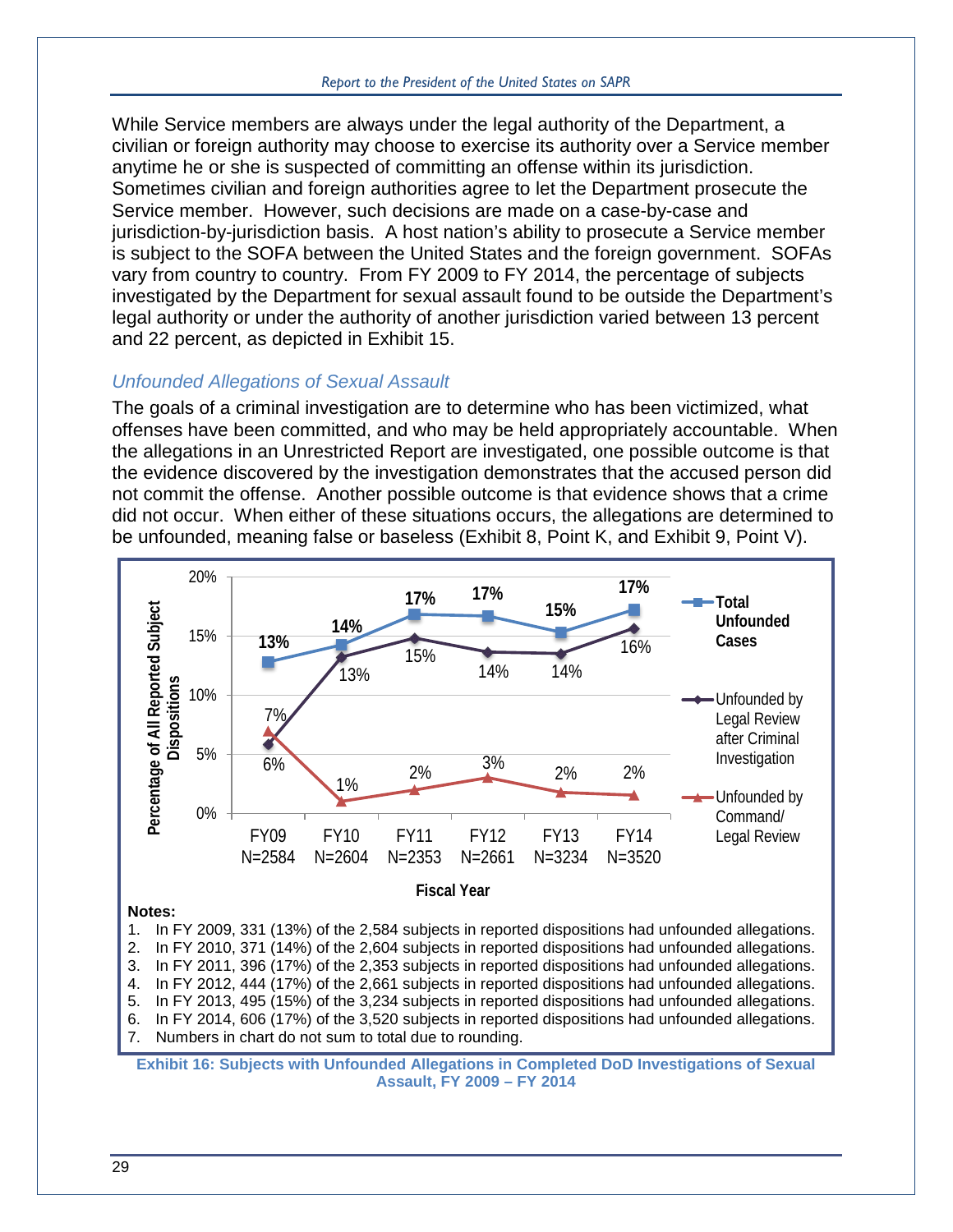Allegations may be unfounded either by the legal review at the end of a criminal investigation or by the disposition authority and legal officers when determining whether disciplinary action is warranted. [Exhibit 16](#page-32-0) shows that although there has been some variation in who has determined whether allegations were unfounded, the overall percentage of subjects with unfounded allegations has remained about the same since FY 2009.

#### **Provisional Demographics of Victims and Subjects in Completed Investigations**

The following initial demographic information was gathered from the 3,818 investigations of sexual assault initiated and completed in FY 2014. These investigations involved 4,189 victims and 4,353 subjects.

#### *Victims*

[Table 4](#page-33-0) illustrates that the vast majority of victims in investigations tend to be female, under the age of 25, and of junior enlisted grades.

<span id="page-33-0"></span>

| <b>Victim Gender</b> | Count | <b>Share</b> |
|----------------------|-------|--------------|
| Male                 | 718   | 17%          |
| Female               | 3,121 | 75%          |
| Data Not Available   | 350   | 8%           |
| Total                | 4.189 | 100%         |

#### **Table 4: Demographics of Victims in Completed Investigations**

| <b>Victim Age</b>  | Count | <b>Share</b> |
|--------------------|-------|--------------|
| $0 - 15$           | 15    | $< 1\%$      |
| $16 - 19$          | 783   | 19%          |
| $20 - 24$          | 1,715 | 41%          |
| 25-34              | 705   | 17%          |
| 35-49              | 170   | 4%           |
| 50 and older       | 17    | $< 1\%$      |
| Data Not Available | 784   | 19%          |
| Total              | 4,189 | 100%         |

| Female             | 3,121 | 75%          | <b>Victim Grade or Status</b>     | Count         | <b>Share</b> |
|--------------------|-------|--------------|-----------------------------------|---------------|--------------|
| Data Not Available | 350   | 8%           | $E1-E4$                           | 2,611         | 62%          |
| Total              | 4,189 | 100%         | E5-E9                             | 467           | 11%          |
|                    |       |              | <b>WO1-WO5</b>                    | $\mathcal{P}$ | $<1\%$       |
| <b>Victim Age</b>  | Count | <b>Share</b> | O1-03                             | 121           | 3%           |
| $0 - 15$           | 15    | $< 1\%$      | O4-O10                            | 23            | 1%           |
| $16-19$            | 783   | 19%          | Cadet/Midshipman/Prep             | 27            | 1%           |
| $20 - 24$          | 1,715 | 41%          | <b>US Civilian</b>                | 542           | 13%          |
| 25-34              | 705   | 17%          | Foreign National/Foreign Military | 20            | $<1\%$       |
| 35-49              | 170   | 4%           | Data Not Available                | 376           | 9%           |
| 50 and older       | 17    | $< 1\%$      | Total                             | 4,189         | 100%         |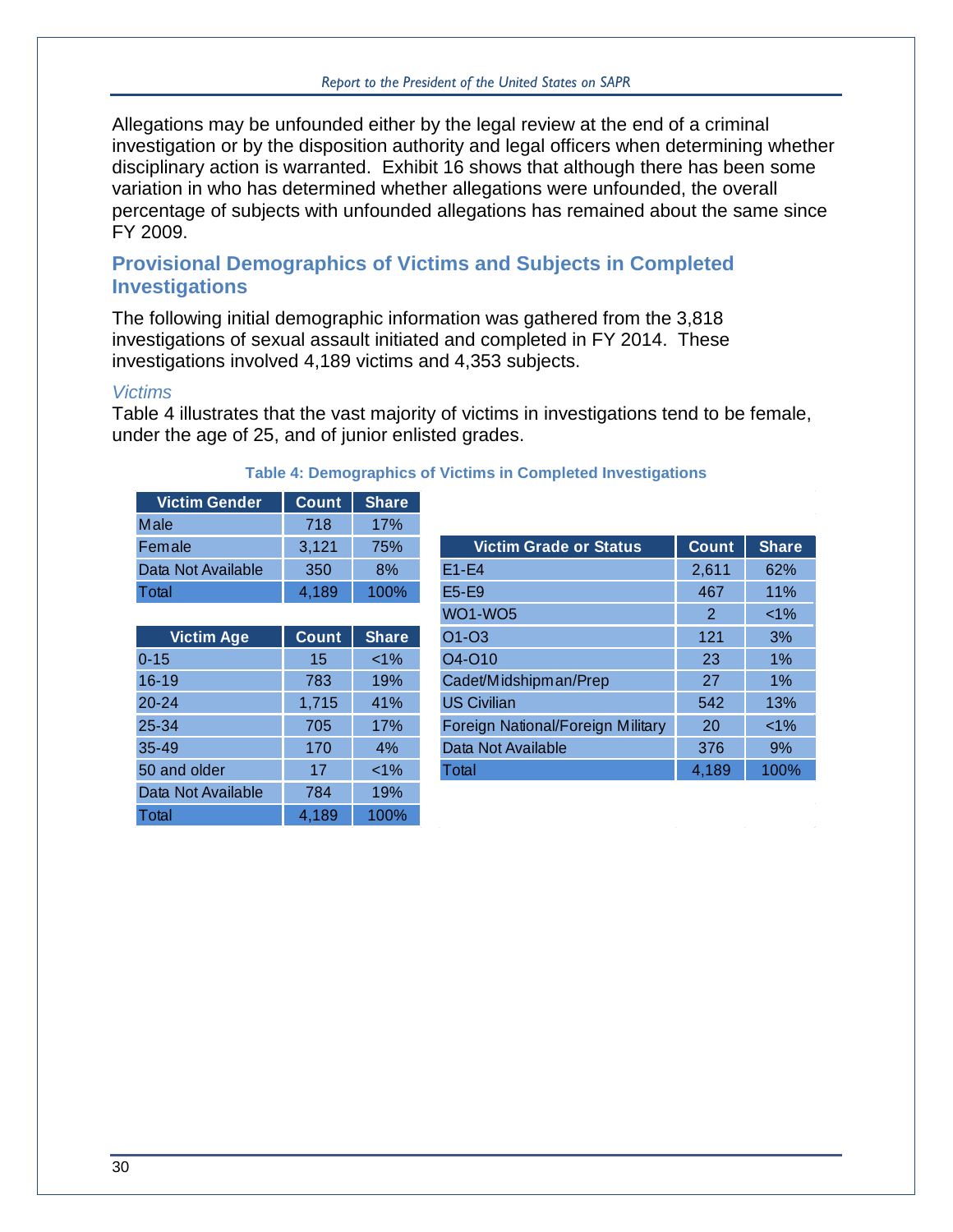#### *Subjects*

[Table 5](#page-34-1) shows that the vast majority of subjects of investigations tend to be male, under the age of 35, and of junior enlisted grades, respectively.

<span id="page-34-1"></span>

| <b>Subject Gender</b>         | Count | Share        |                                   |       |              |
|-------------------------------|-------|--------------|-----------------------------------|-------|--------------|
| Male                          | 3,563 | 82%          |                                   |       |              |
| Female                        | 175   | 4%           | <b>Subject Grade or Status</b>    | Count | <b>Share</b> |
| Unknown or Data Not Available | 615   | 14%          | $E1-E4$                           | 1,847 | 42%          |
| Total                         | 4,353 | 100%         | E5-E9                             | 1,200 | 28%          |
|                               |       |              | <b>WO1-WO5</b>                    | 29    | 1%           |
| <b>Subject Age</b>            | Count | <b>Share</b> | 01-03                             | 147   | 3%           |
| $16-19$                       | 314   | 7%           | 04-010                            | 72    | 2%           |
| $20 - 24$                     | 1,412 | 32%          | Cadet/Midshipman/Prep             | 6     | $<1\%$       |
| 25-34                         | 1,228 | 28%          | <b>US Civilian</b>                | 150   | 3%           |
| 35-49                         | 542   | 12%          | Foreign National/Foreign Military | 44    | 1%           |
| 50 and older                  | 48    | 1%           | Unknown or Data Not Available     | 858   | 20%          |
| Unknown or Data Not Available | 809   | 19%          | Total                             | 4,353 | 100%         |
| Total                         | 4,353 | 100%         |                                   |       |              |

#### **Table 5: Demographics of Subjects in Completed Investigations**

|                       | <u>,,,,,</u> |              |                                   |       |              |
|-----------------------|--------------|--------------|-----------------------------------|-------|--------------|
|                       | 175          | 4%           | <b>Subject Grade or Status</b>    | Count | <b>Share</b> |
| or Data Not Available | 615          | 14%          | $E1-E4$                           | 1,847 | 42%          |
|                       | 4,353        | 100%         | E5-E9                             | 1,200 | 28%          |
|                       |              |              | <b>WO1-WO5</b>                    | 29    | 1%           |
| <b>Subject Age</b>    | Count        | <b>Share</b> | 01-03                             | 147   | 3%           |
|                       | 314          | 7%           | 04-010                            | 72    | 2%           |
|                       | 1,412        | 32%          | Cadet/Midshipman/Prep             | 6     | $<1\%$       |
|                       | 1,228        | 28%          | <b>US Civilian</b>                | 150   | 3%           |
|                       | 542          | 12%          | Foreign National/Foreign Military | 44    | 1%           |
| der                   | 48           | 1%           | Unknown or Data Not Available     | 858   | 20%          |
| or Data Not Available | 809          | 19%          | Total                             | 4,353 | 100%         |

# **FY 2014 REPORTS OF SEXUAL ASSAULT IN COMBAT AREAS OF INTEREST**

Arduous conditions in combat areas of interest (CAI) make sexual assault response and data collection very difficult. However, SARCs, SAPR VAs, and other SAPR personnel are in place in all of these areas. SAPR personnel are diligent in getting requested services and treatment to victims. The data reported below are included in the total number of Unrestricted and Restricted Reports described in previous sections.



<span id="page-34-0"></span>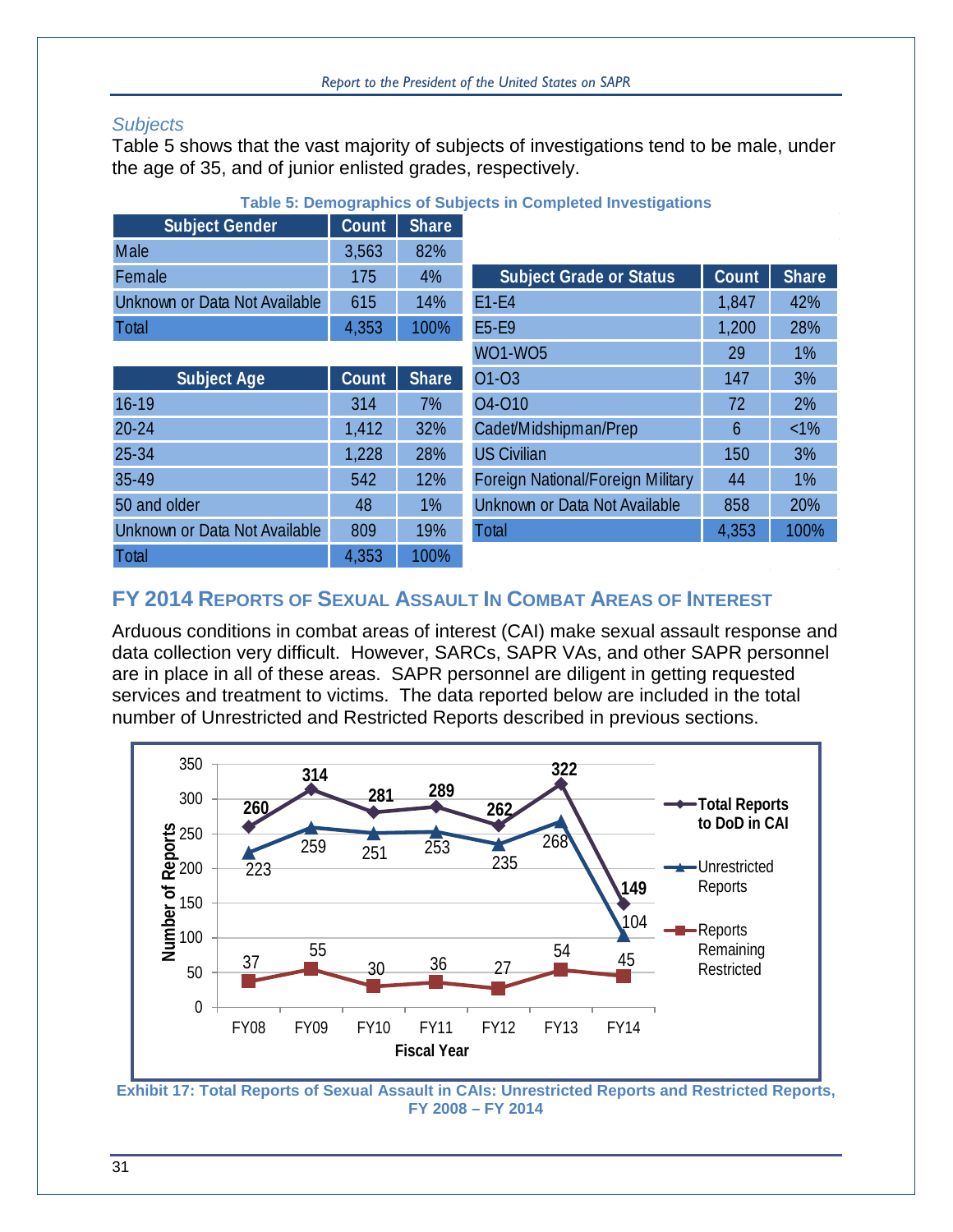In FY 2014, there were 149 reports of sexual assault in CAIs. This number reflects a 54 percent decrease in overall reporting in CAIs from FY 2013. This is mostly likely a reflection of the decreased number of Service members deployed to these countries in FY 2014. [Exhibit 17](#page-34-0) illustrates the history of Unrestricted and Restricted Reporting in CAIs since FY 2008. As stated earlier, starting in FY 2014, DSAID accounts for each individual report of sexual assault, such that each report corresponds to one victim. In [Exhibit 17,](#page-34-0) the number of Unrestricted Reports, for all fiscal years, corresponds to the number of victims. [Exhibit 18](#page-35-0) compares the number of Unrestricted Reports using the case-driven accounting method and the victim-driven accounting method.



<span id="page-35-0"></span>**Exhibit 18: Reports of Sexual Assault in CAIs: Comparison of Victim-Driven and Case-Driven Accounting of Unrestricted Reports, FY 2007 – FY 2014**

## **Sexual Assaults Perpetrated by Foreign Nationals against Service Members**

The Military Services reported that 44 foreign national subjects, in investigations completed in FY 2014, were suspected to have committed sexual assaults against Service members.

# **Demographics of Unrestricted Reports in CAIs**

Demographic information about the Unrestricted Reports made in CAIs was drawn from the investigations closed during FY 2014. These 72 investigations involved 76 victims and 89 subjects.

#### *Victims*

The demographics of victims in CAIs who made Unrestricted Reports mirror the demographics of victims in all Unrestricted Reports made to the Department, in that they are mostly female Service members (78 percent), of a junior enlisted grade (86 percent). However, victims in CAIs who made Unrestricted Reports tended to be slightly older (87 percent were under the age of 35) than victims making Unrestricted Reports in general.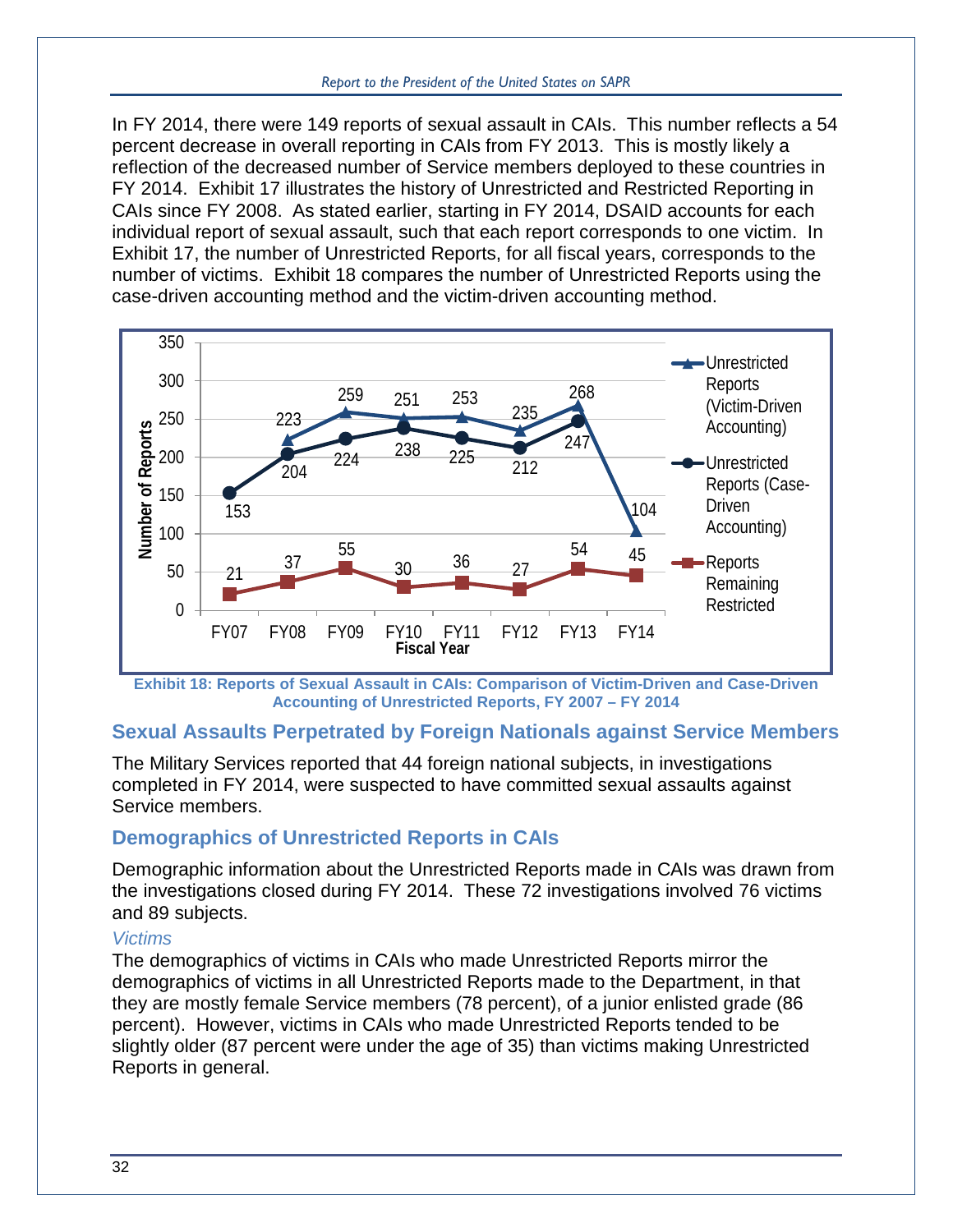### *Subjects*

The demographics of subjects in Unrestricted Reports made in CAIs are similar to the demographics of subjects in all Unrestricted Reports made to the Department, in that they are mostly male Service members (70 percent), under the age of 35 (51 percent), and in an enlisted grade (47 percent).

# **Demographics of Restricted Reports in CAIs**

The 45 victims who made Restricted Reports of sexual assault in CAIs mirror the demographics of victims in all Restricted Reports made to the Department, in that they were mostly female Service members (84 percent). However, victims making Restricted Reports in CAIs tended to be a little older (71 percent were under the age of 35) and of higher rank (44 percent were E1 to E4; 42 percent were E5 to E9) than victims making Restricted Reports in general.

# **FY 2014 RESTRICTED REPORTS OF SEXUAL ASSAULT**

Because Restricted Reports are confidential, covered communications as defined in Department policy, SAPR personnel only collect limited data about the victim and the allegation being made. As with Unrestricted Reports, Restricted Reports can be made for incidents that occurred in prior reporting

**How many Restricted Reports convert to Unrestricted Reports each year?** *On average, about 15% of victims convert their Restricted Reports to Unrestricted Reports. However, in FY 2014 about 19% of victims converted from a Restricted to an Unrestricted Report.*

periods and incidents that occurred prior to military service.

In FY 2014, there were 1,824 initial Restricted Reports of sexual assault. Of the 1,824 reports, 342 (19 percent) converted to Unrestricted Reports. At the close of FY 2014, 1,482 reports remained Restricted.[6](#page-36-0)

This year, 388 Service Members made a Restricted Report for an incident that occurred prior to entering military service, representing approximately six percent of the 5,983 reports of sexual assault.

Of these 388 Service members:

- 244 members indicated that the incident occurred prior to age 18,
- 121 members indicated that the incident occurred after age 18, and
- 23 members declined to specify one of the two categories listed above.

Over time, the percentage of victims who convert their Restricted Reports to Unrestricted Reports has remained relatively stable at about 15 percent. In FY 2014, the conversion rate increased to 18.8 percent. [Exhibit 19](#page-37-0) shows the Restricted Reports and conversion rates for the past eight FYs.

 $\overline{a}$ 

<span id="page-36-0"></span><sup>6</sup> The 342 Restricted reports that converted to Unrestricted Reports are included in the total 4,501 Unrestricted Reports cited earlier.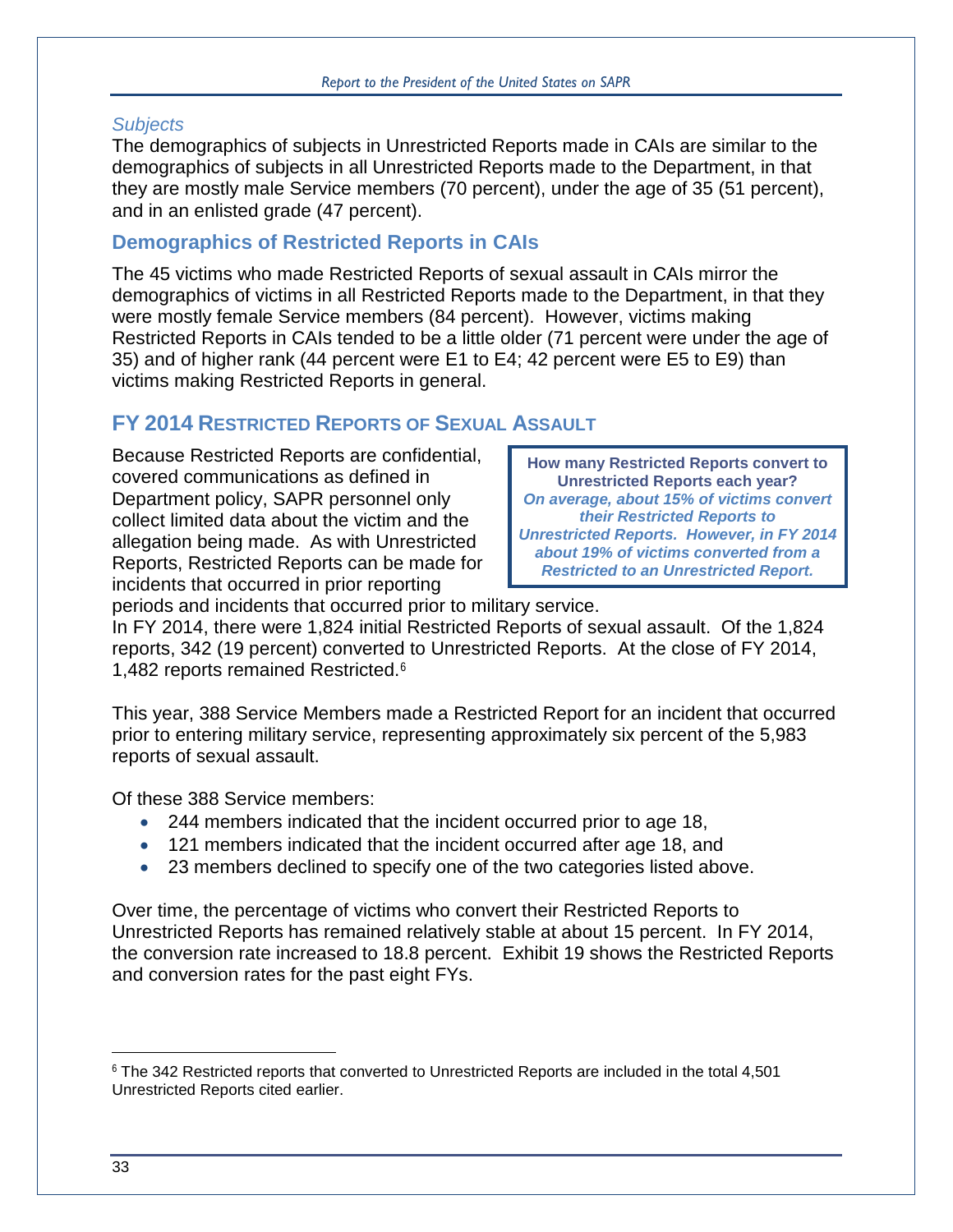



<span id="page-37-0"></span>**Exhibit 19: Total Number of Reports that Were Initially Made as Restricted, the Remaining Number of Restricted Reports, and the Number of Reports that Converted, FY 2007 – FY 2014**

# **Demographics of Restricted Reports of Sexual Assault**

[Table 6](#page-37-1) shows that victims who made a Restricted Report were primarily female, under the age of 25, and of a junior enlisted grade.

<span id="page-37-1"></span>

| Victim Gender                          | Count            | <b>Share</b> |                        |              |                |
|----------------------------------------|------------------|--------------|------------------------|--------------|----------------|
| Male                                   | 249              | 17%          |                        |              |                |
| Female                                 | 1,227            | 83%          | Victim Grade or Status | <b>Count</b> | <b>Share</b>   |
| Data Not Available                     | 6                | $<1\%$       | $F1-F4$                | 1.067        | 72%            |
| <b>Total</b>                           | 1,482            | 100%         | <b>F5-F9</b>           | 265          | 18%            |
|                                        |                  |              | WO1-WO5                |              | $<1\%$         |
| $M_{\text{min}}$ $\Delta_{\text{max}}$ | $0 \sim 10^{-4}$ | Chars        | $\bigcap_{1}$          | 70           | E <sub>0</sub> |

#### **Table 6: Demographics of Victims in Restricted Reports**

|       |              | wu wu                     |       | <b>NIV</b> |
|-------|--------------|---------------------------|-------|------------|
| Count | <b>Share</b> | 01-03                     | 79    | 5%         |
| 194   | 13%          | 04-010                    | 12    | 1%         |
| 337   | 23%          | Cadet/Midshipman/Prep     | 19    | $1\%$      |
| 584   | 39%          | <b>Non-Service Member</b> | 32    | 2%         |
| 256   | 17%          | Data Not Available        |       | $<1\%$     |
| 55    | 4%           | Total                     | 1,482 | 100%       |
|       | $<1\%$       |                           |       |            |
| 55    | 4%           |                           |       |            |
| 1,482 | 100%         |                           |       |            |
|       |              |                           |       |            |

|            | 1,227 | 83%          | <b>Victim Grade or Status</b>   | <b>Count</b> | Share  |
|------------|-------|--------------|---------------------------------|--------------|--------|
| vailable   | 6     | $<1\%$       | $E1-E4$                         | 1,067        | 72%    |
|            | 1,482 | 100%         | E5-E9                           | 265          | 18%    |
|            |       |              | <b>WO1-WO5</b>                  |              | $<1\%$ |
| Victim Age | Count | <b>Share</b> | 01-03                           | 79           | 5%     |
|            | 194   | 13%          | O <sub>4</sub> -O <sub>10</sub> | 12           | 1%     |
|            | 337   | 23%          | Cadet/Midshipman/Prep           | 19           | 1%     |
|            | 584   | 39%          | Non-Service Member              | 32           | 2%     |
|            | 256   | 17%          | Data Not Available              |              | $<1\%$ |
|            | 55    | 4%           | Total                           | 1,482        | 100%   |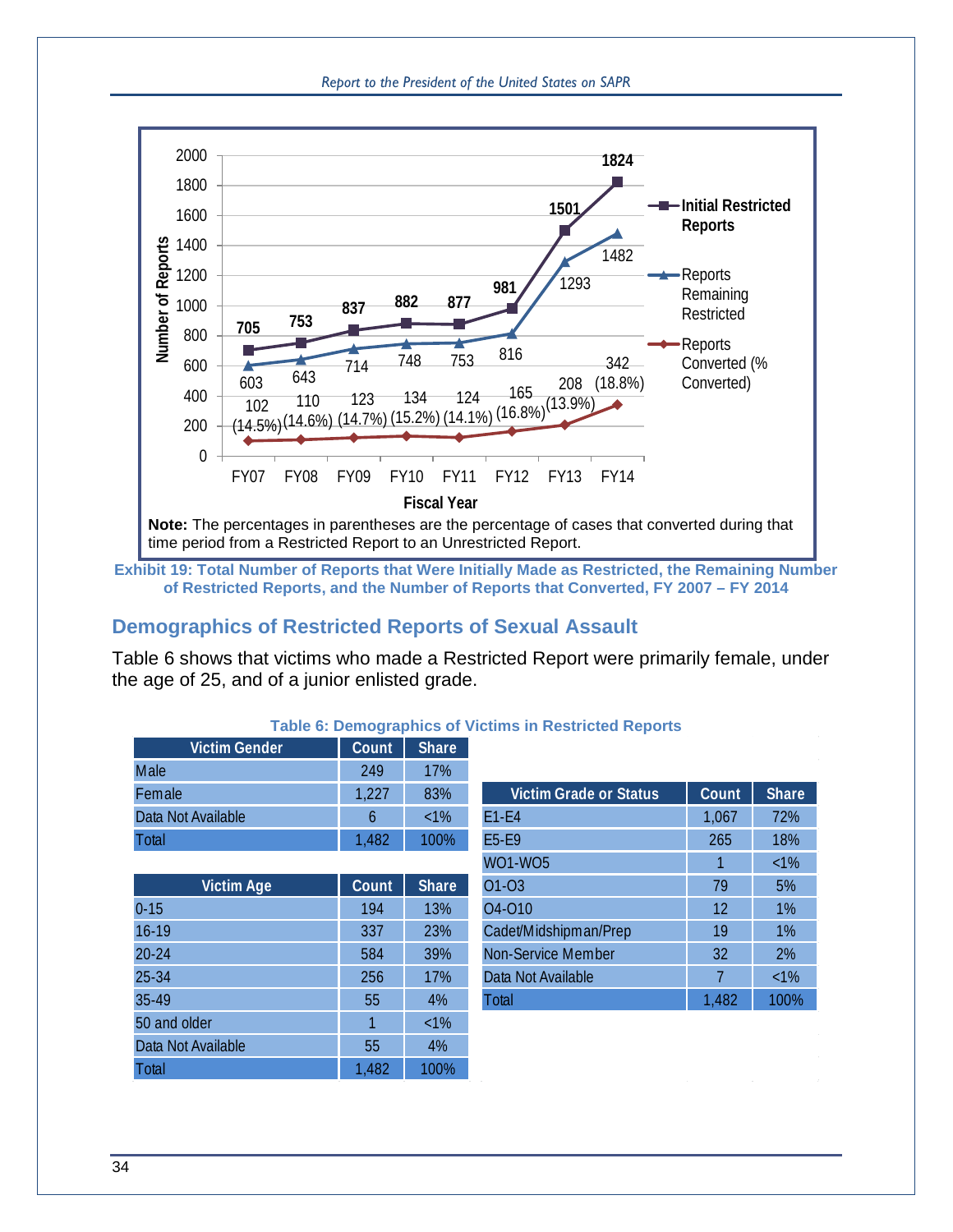# **FY 2014 SERVICE REFERRAL INFORMATION**

SARCs and SAPR VAs are responsible for ensuring victims have access to medical treatment, counseling, legal advice, and other support services. Referrals for these services are made to both military and civilian resources. A referral for service can happen at any time while the victim is receiving assistance from a SARC or SAPR VA and may happen several times throughout the military justice process. This year, SARCs and SAPR VAs made an average of 1.9 service referrals per Service member victim making an Unrestricted Report. For Service member victims making Restricted Reports, SARCs and SAPR VAs made an average of two service referrals per Service member victim.

[Exhibit](#page-38-1) 20 shows the average number of referrals per Service member victim in sexual assault reports from FY 2007 to FY 2014.

The Military Services varied in the average number of referrals per victim:

- The Army provided an average of 1.2 referrals per Service member victim making an Unrestricted Report and 1.7 referrals per Service member victim making a Restricted Report.
- The Navy provided an average of 2.9 referrals per Service member victim making an Unrestricted Report and 2.8 referrals per Service member victim making a Restricted Report.
- The Marine Corps provided an average of 3.4 referrals per Service member victim making an Unrestricted Report and 2.3 referrals per Service member victim making a Restricted Report.
- <span id="page-38-1"></span>• The Air Force provided an average of 1.4 referrals per Service member victim making an Unrestricted Report and 1.5 referrals per victim making a Restricted Report.





<span id="page-38-0"></span>**Exhibit 20: Average Number of Service Referrals per Service Member Victim of Sexual Assault, FY 2007 – FY 2014**